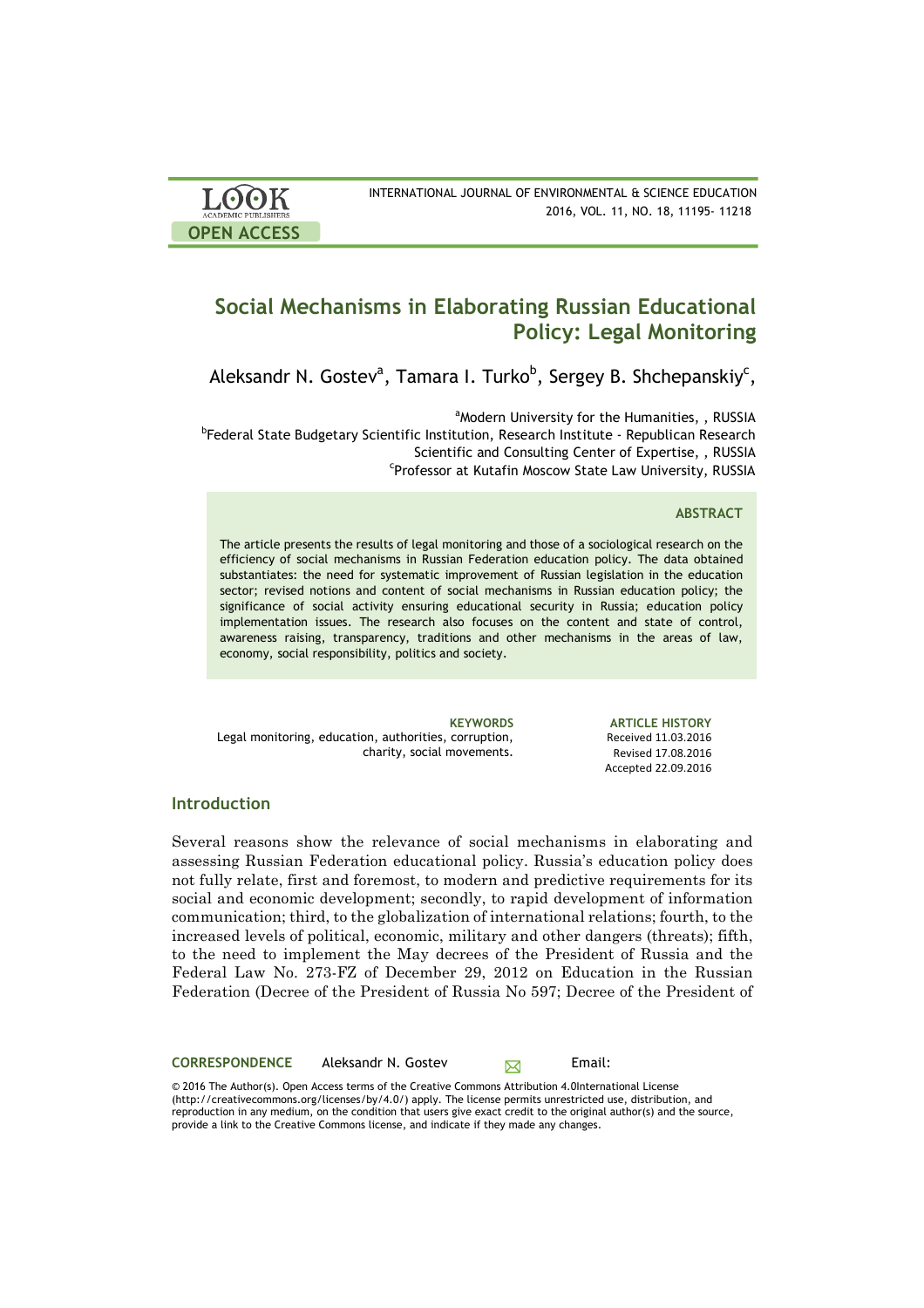Russia No 599; Decree of the President of Russia No 601; Benevolensky and Marchenko 2009)

In this regard, the article examines issues relative to the improvement of legal regulation of the education system, which are of theoretical and practical significance for managing training of modern Russian workforce.

## **Methods**

The following mutually testing methods have been used to obtain reliable data on legal monitoring of social mechanisms in elaborating Russian educational policy: theoretical (analysis, synthesis, deduction, induction, generalization, modelling); applied and theoretical (system-oriented approach, structural and functional analyses); empirical (selection, observation, surveys, expert polls, document analysis).

## **Results**

Content analysis of scientific texts shows that the notions "public", "social", "popular" when referring to mechanisms are synonymous, if we base our analysis on Article 3 of the Constitution of the Russian Federation, which states that "The bearer of sovereignty and the only source of power in the Russian Federation shall be its multinational people. The people shall exercise their power directly, and also through the bodies of state and local self-government" (Constitution of the Russian Federation).

The expression "social mechanism" has lately been used more often (and constantly, during the Soviet era) in Russian sociological, legal and political terminology. Actually, today, the term "social" has been replaced in legal documentation with "public", which can be regarded as a positive tendency in presenting academic research results in written Russian.

Experience has shown that, despite the existing legal foundations, Russian education still lacks a system that would correspond to the needs of society and ensure the functioning of main social mechanisms necessary for developing and implementing education and workforce training policy.

This fact can be explained by the results of an integrated research on the mentioned mechanisms, which has been conducted on sound analytical foundations in 5 higher education institutions, 10 schools and 8 organizations in the city of Moscow: opinions of teaching staff and other representatives of civil society (students, parents, employers, social activists, employees in private educational institutions, parties and other social organizations) are not always taken into account when elaborating, managing and improving national education policy.

Our research focused mainly on determining major legal reasons, among others, for the low level of positive involvement (based on the principle of voluntariness, social partnership, patronage, etc.) of the population into education policy development and implementation. To this effect, students' parents or guardians of various professions were surveyed (Figure 1), while lawyers were offered a questionnaire, where they were asked to point out gaps (7 out of 27) in the law on Education in the Russian Federation and other legal documents governing education issues.

# AL.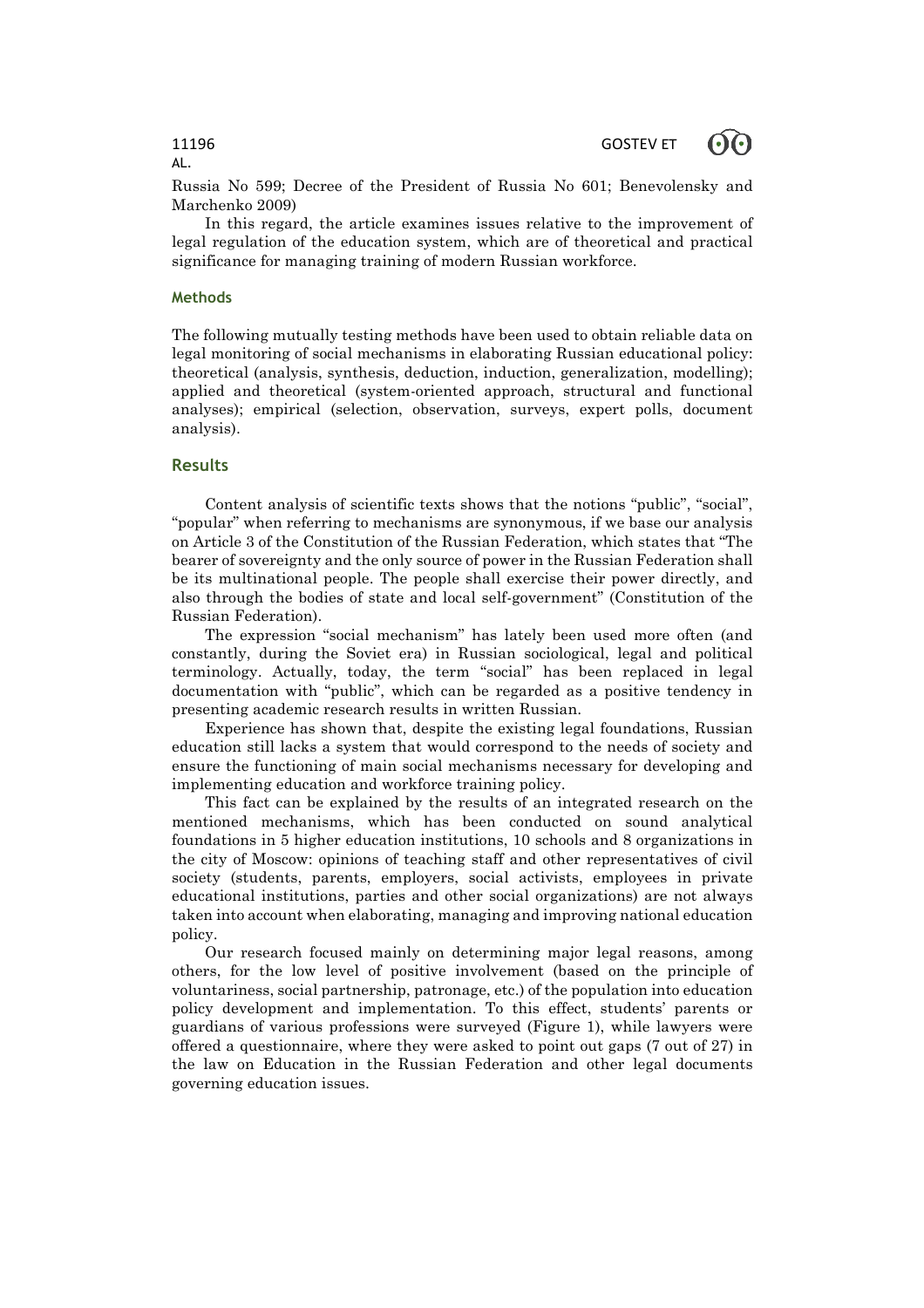

**Figure 1**. Convenience sample: the parameter here is the respondents' professions

(students' parents and guardians)

Experts in law have noted that the questionnaire had missed some of the most important human rights and freedoms guarantees in education; some basic norms regulating social relations (legal, organizational, economical, etc.) in higher education had not been established either.

The survey results show that these reasons and others were responsible, in general, for many deficiencies in the Russian higher education system, which contributed to the formation of a negative opinion about it among a significant portion of those involved in the educational process. All surveyed university faculty and staff are, thus, convinced that higher education needs upgrading. Students share this view, only 13,5% of them stating that higher education "needs no changes". Students' parents also pointed to poor quality of higher education (48%).

As may be seen, the vast majority of those involved in the educational process who participated in the survey have shown their hidden dissatisfaction with the existing state of affairs in education. There is no doubt that this is a consequence of imperfect education legislation. Past social practices show that this dissatisfaction is clearly conflict prone in educational institutions and may give rise to protests in the nearest future.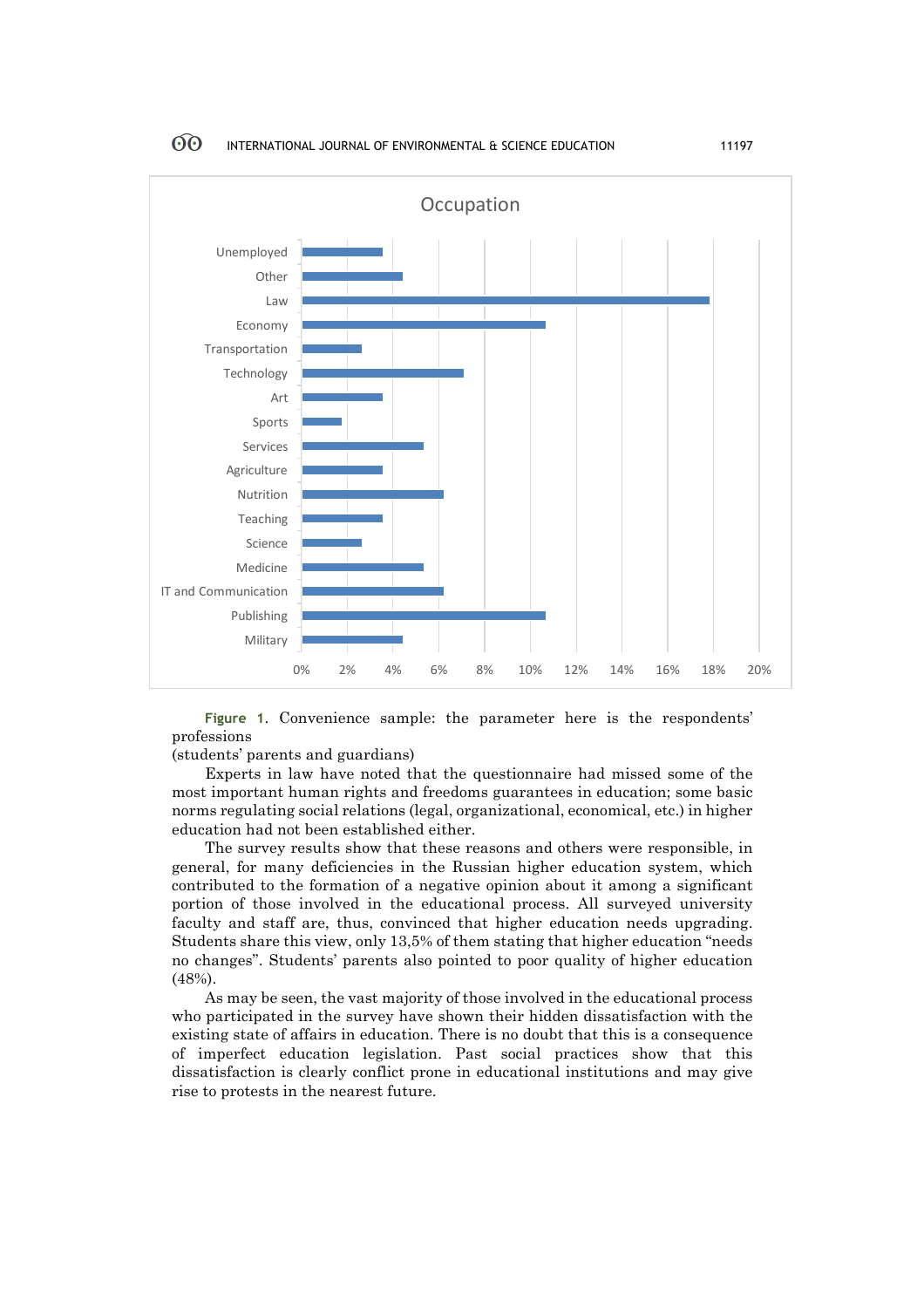Meanwhile, the survey results have shown that some conditions for ensuring direct, active and professional participation of employers, executive managers and other specialists are laid down in the Russian legal mechanism. As an example, the Federal State Educational Standard has established specific criteria for recruiting faculty staff from available specialists in Bachelor's (5%) and Master's (20%) programs. However, as revealed by the survey conducted among employers, this fact was unknown to them. It goes without saying that this is a failure on the side of human resources and public relations services that are, a priori, part of social mechanisms involving the population into education policy making (see below).

Under the conditions of market economy, legislators will, of course, try to limit government regulation of education, among other sectors. This niche is already filled by business leaders and medium business. For example, as early as the year of the USSR's active disintegration (the Belovezhsky Agreement was signed on December 8, 1991, and the USSR fell apart in early 1992), the Federal Law "on Education" had been adopted, the main objective of which was to legally establish non-governmental and non-profit educational institutions, while the Federal Law of December 29, 2012 on Education in the Russian Federation demands a transfer to business and state higher education institutions. The present research study (statistical analysis, expert survey) has been unable to find state universities, where the overall number of state-funded places would exceed those that are not funded by the state. Social practices show that this infringes a priori the constitutional rights of Russian citizens in terms of education.

**The Federal Law No. 273-FZ (Art. 16) regulates educational organizations' "income-generating" activities and encourages them to "use these funds to provide every financial assistance to students". As practice shows, this norm gives an opportunity to commit corrupt acts to some members of the managerial staff in educational institutions. Lawmakers have not made clear enough the notions "income-generating activities" and "every financial assistance to students". As an example, "university activities" may encourage entrepreneurs to engage themselves in charity events. Modern universities are known to share a lot with big business companies. Being scientific, social, economic and financial structures, universities have quite a complicated management system that is, a priori, expected to establish market relations, cooperate and exchange resources with business companies. The latter, in their turn, are obliged to tackle the main challenges relative to "business's public responsibility", that is, to increase labor productivity, which is impossible to implement without highly qualified human resources, and to keep the impoverished population away from destructive protest actions. This process must necessarily be controlled. The research has shown that charity, if unorganized, also may have negative aspects. It is indisputable that, for any private entrepreneur, charity activity always involves financial expenses, destabilization of the organization and interference with its plans. To restore balance, costs are always offset by consumers by means of price increases.**

This phenomenon is of utmost importance in Russia. As an example, business companies often act as local economic mainstays and the only place where people (graduates from universities and other educational institutions) can find work,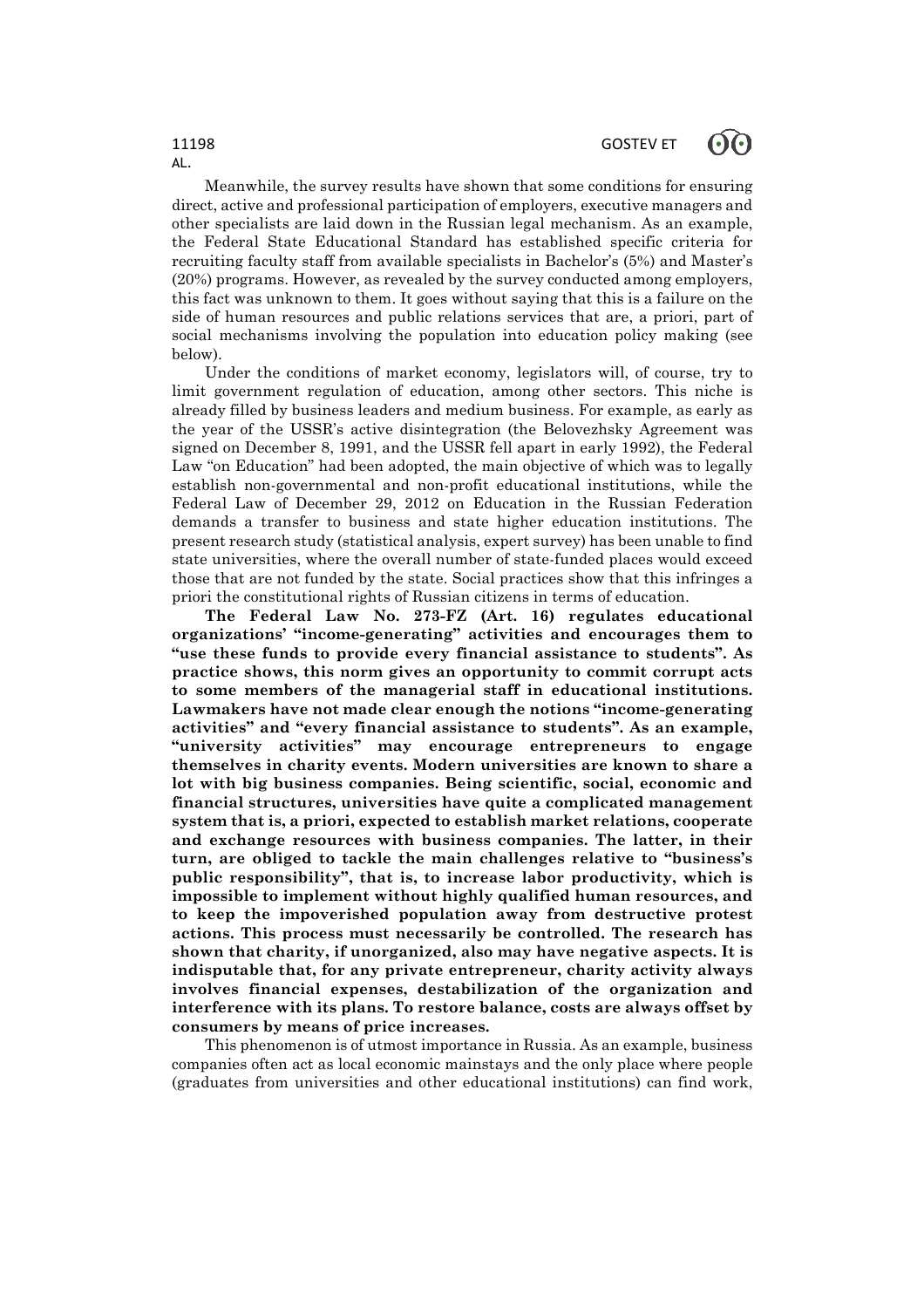that is why participation of entrepreneurs in shaping education policy is becoming part of the business process.

Lawmakers are, of course, obliged to incite events within the context of entrepreneurs' social responsibility.

Our analysis of scientific and legal publications has revealed that theory gives a very vague definition of the notion "social mechanism", which hinders the precise modelling and planning of and legal support for the activity of many mechanisms. In this regard, we have provided, in an effort to address the challenges exposed in this article, a theoretical mechanism for substance and content of the "mechanism aimed at involving participants in the educational process into Russian education policy elaboration". It has been taken into account that all mechanisms are merged into one system, in which each of them fulfills specific functions ensuring the sustenance of the organization, on the whole. The deficiency of any mechanism incites the system to self-regulate, otherwise it will be destroyed. A theoretical analysis point to the mistaken understanding of social management mechanism as being autonomous. In this regard, any action (for example, within the context of education policy), not taking into account all mechanisms of the system, is always harmful to it. Similarly, an adopted law (see above) that disregards the views of collective facilities cannot be implemented and may give rise, for example, to protest movements.

Another systematic mistake when elaborating education policy, as revealed by the results of the expert survey and the analysis of scientific research, is an imprecise definition of the human resources training criteria, which will never be a success, even if it is fully implemented from legal and financial perspectives (Bokareva 2012).

Modern education policy makers are certainly aware that, for example, in the Soviet education system, education quality was assessed by the outcomes, in other words, by the graduate's professional and personal qualities, which included five criteria: worldview, social and political beliefs, managerial abilities, level of competence, leadership, discipline and attitude towards work. That is to say, academic approach was at the basis of Soviet education. One's worldview and beliefs were assessed in the first place. All teachers knew at that time that they had to pass on knowledge to younger generations and had in mind a specific strategic goal, i.e. patriotic education. Actually, studying Western education practices and standards (for example, in the USA) reveals that main elements borrowed from Soviet experiences are now implemented in education there, while potentially destructive foreign education models are being imposed on modern Russian education. Under the present circumstances (see above: globalization, competition), changes are not to be expected to take place, and Russia will not be provided with better educational technologies, so that it may not bring up any potential rival from the Western perspective (Demckenko 2013, p 145). The analysis of legal documentation regulating modern Russian education reveals that the above-mentioned criteria are not even stated as skills; however, this state of affairs does not prevent government education strategies from being developed and implemented.

In modern Russian legal mechanisms, education is defined as "goal-oriented learning process for the benefit of individuals, society and the state, which is accompanied by the citizen's (learner's) acknowledgement that the set education levels (prerequisites) have been achieved" (Benevolensky and Marchenko 2009). Depending on one's life philosophy (or worldview), this definition can be used to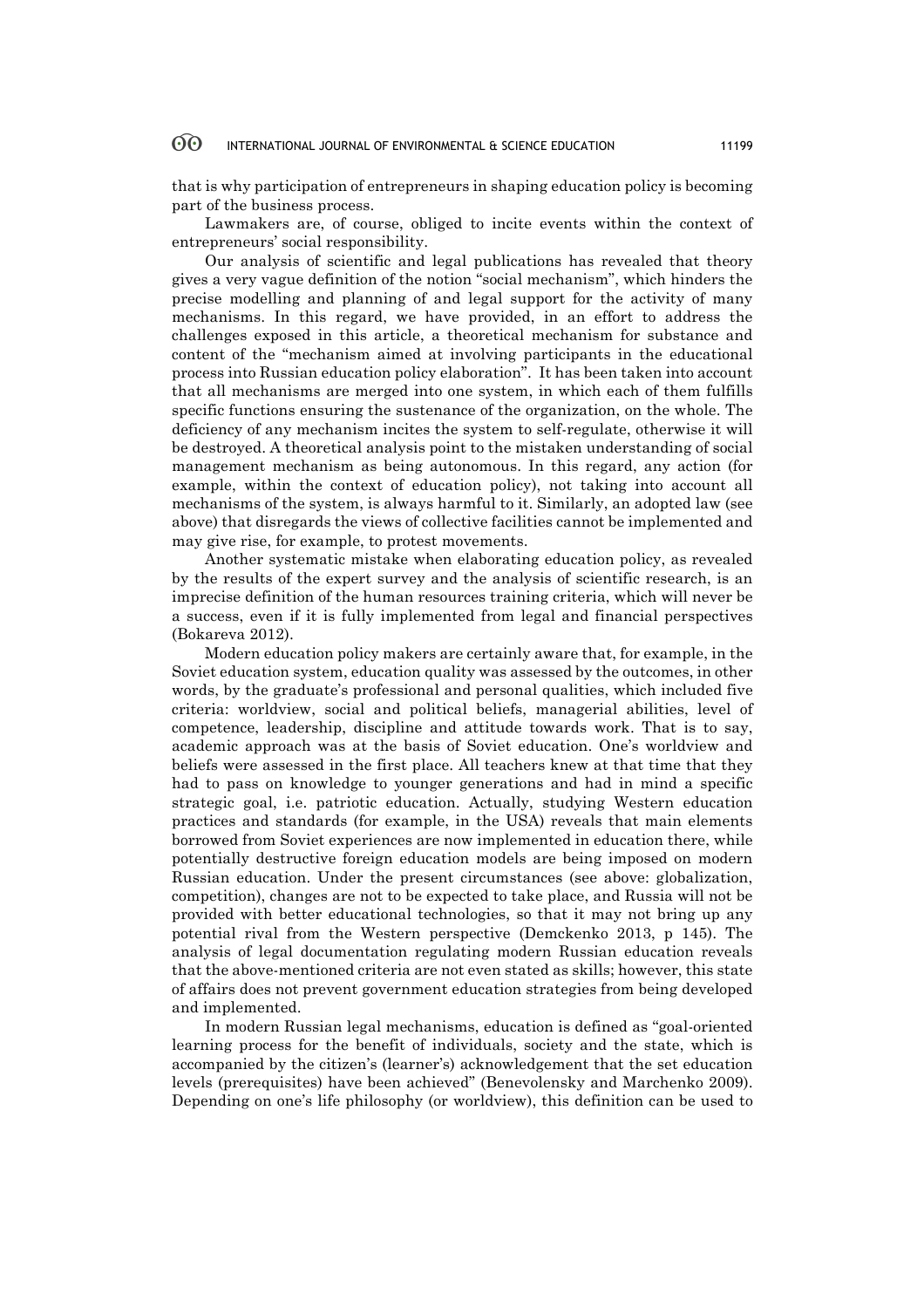interpret in different ways the content of education and, consequently, to elaborate education policy according to this particular interpretation. Moreover, if we keep in mind the collaborative nature of the Russian management system, the citizen at its head has a right to his or her own understanding of what "personal interests" are and to design "education policy" to his or her liking. This fact does not, of course, guarantee unified goal-setting in education, which leads to disagreements and conflicts among members of the educational process and hinders their involvement into the implementation of the policy examined.

An analysis of opinions about education in the mass media, expressed by many experts, and the results of legal monitoring of educational practices suggest that the latter contain traces of corruption and sabotage activities, as it is wellknown that all means are good in information warfare (just as it is the case with traditional wars), if they help to defeat the enemy. Unfortunately, this fact is not taken into account in education policymaking, and ignorance of the issue – "sabotage" – cannot be a reason for it. It would be sufficient to say that someone deliberately took out of the Russian list of academic disciplines the parameter that has to do with awarding an academic degree in disciplines related to "strengthening national security" (Gostev 2016, p. 85). The expert survey conducted as part of this research study and retrospective analysis of Soviet educational practices (see below  $-$  Georgy K. Zhukov) show that such decisions decrease the activity level of patriotic citizens, who are aware of dangers and threats to Russia's military security, and reduce their involvement into education policy implementation.

The results obtained from the content analysis of legal documents and monitoring of their implementation into social practices allow to come to yet another conclusion: the population's involvement into education policy making becomes difficult because lawmakers create specific conditions for Russian young people educated in Russia to go abroad (see "Russian Education Development Program" for 2013-2020). Among these conditions are: transfer to Western education standards, intense study of foreign languages, promotion of Western values and lifestyles to the detriment of Russian ones (see below – mechanism of traditions). These participants in the education process, who do not even intend to work in Russia, have, of course, little motivation to improve, elaborate and implement the best practices into Russian education.

The results obtained from the survey conducted among students, their parents/guardians, employers and members of different educational institutions (see below) show that modern national policy ensures the movement of young people along the following route: village – big city – far abroad countries. As an example, closing of branches of academic institutions in small and medium-sized Russian cities redirects the flow of students to big cities, and there is no need to explain where they will head to after that. It appears that this is yet another untimely step. In fact, this reformation creates one more obstruction to involving the general public into education policy making. This assertion can be easily explained: students' parents and employers who send youth to academic institutions in accordance with their own plans for creating a talent pool (for example, this is an established practice in institutions specializing in agricultural studies) and pay their education fees, artificially isolate themselves from the learning process. This attitude also makes it difficult to directly implement Federal State Education Standards (see above – bachelors, masters). Besides, according to experts, education policy has not yet taken into account one more

AL.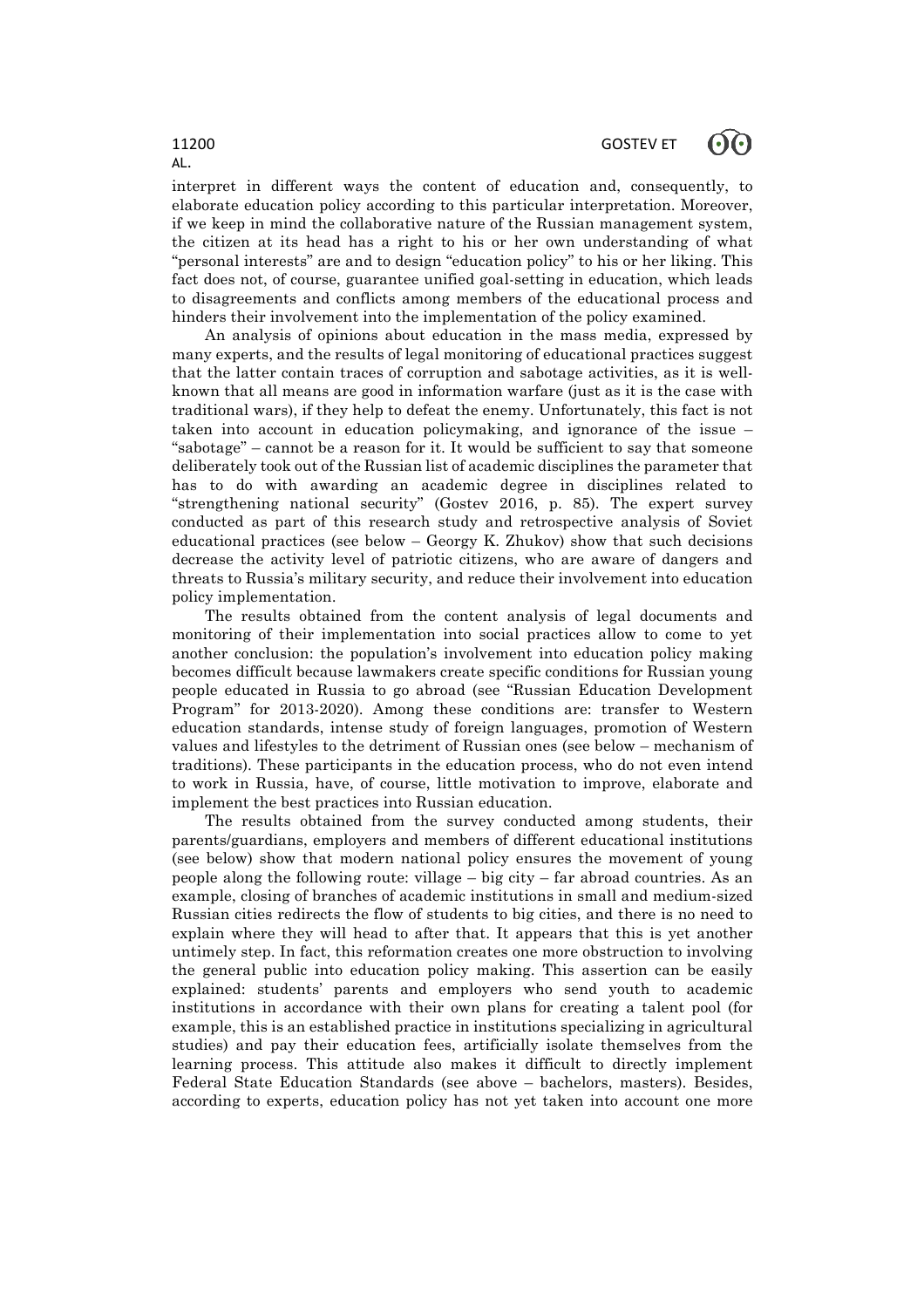factor. Today, the university (and its branches) is, a priori, part of economy's market mechanism assuming major social functions not only in the education sector, but also in other sectors of Russian society. Its elimination will only lead to social complications related to the rise in unemployment (faculty and staff will be discharged), young people's search for new opportunities to acquire knowledge and socialize, the emergence of new problems among employers, prospective and current students, young people's mass exodus from their places of permanent residence. These issues will, in their turn, exacerbate demographic contradictions, housing problems and many other things. Besides, the state facing complex geopolitical contradictions will be obliged, in order to survive, to train a new generation and make it remain in its places of permanent residence, in an effort to ensure equal economic development of all Russian regions and, when at threat, a rapid manning and equipping of all armed forces deployed far from the center (Gostev 2011, p. 27).

Furthermore, such education policy does not ensure, in some places, the national provision of social safeguards strategy, declared in the presidential decrees. As an example, the elimination of branches of academic institutions and creation of 11 major universities in Russian regions will make it difficult for handicapped people and other persons in difficult situations to get an educa,tion (Gostev 2015, p. 76). There are 13 million people with disabilities in the Russian Federation, which accounts for 8,8% of the total population (Russia in Numbers, 2012, p. 89). Analysis of statistical data provides an accurate picture of, say, social organizations set up for the protection of human rights of the disabled. The All-Russian Society of the Disabled alone comprises 24 300 primary organizations, 2 100 regional and urban associations, 81 organizations representing the republics, territories, regions and areas (All-Russian Society of the Disabled). These organizations will, a priori, initiate protests, while the implementation of these actions will force youth to move to big cities, which will not only cause even greater suffering for them, but also pose a threat to public order.

Such experiments with large numbers of people, certainly, upset stability, activate protest movements, lead to an increase in migration and in the number of radical organizations and, finally, bring chaos into almost all sectors of national security.

Poor quality of Russian education is another issue that social organizations are to address. In recent years, this issue has become one of the most relevant in Russia, and, due to it being system-wide, concerns state, scientific and educational organizations along with common people and the public.

Objectively speaking, they are all part of some social mechanisms participating in the shaping and regulating the implementation of education policy.

It is evident that, theoretically, there may be a great many of such mechanisms. Their number depends on that of organizations cooperating in the given field. Thus, if a system includes 5 organizations, they can be integrated into 25 mechanisms; if there 25 organizations, they will be merged with 625 mechanisms, etc.

The analysis of social practices, expert survey, logical deductions, projection and modelling along with legal monitoring has allowed us to determine and find a rationale for some major mechanisms, among which are legal, political and economic mechanisms along with those concerning public responsibility and oversight, awareness raising, transparency and traditions. Certainly, it is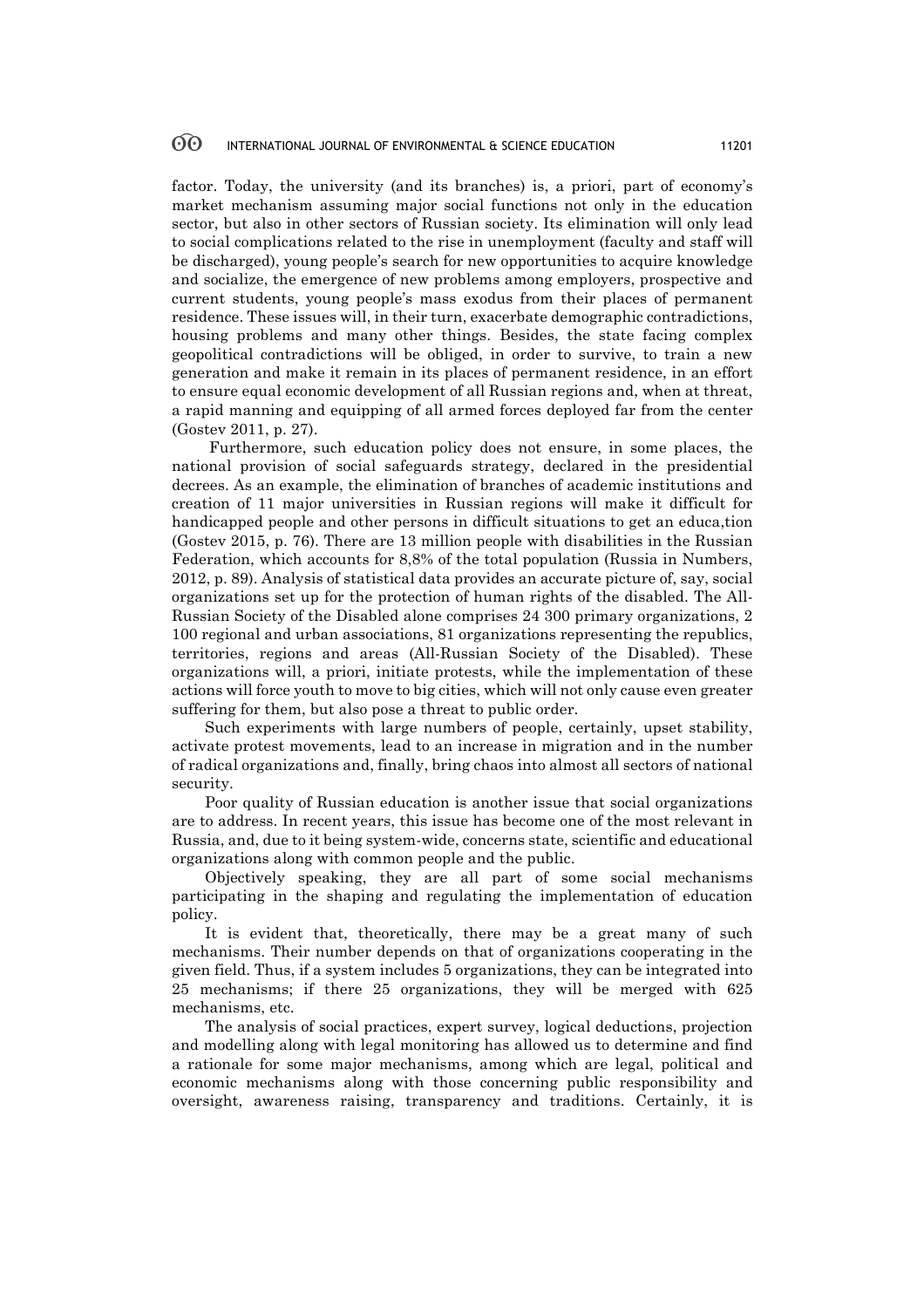perfectly acceptable that organizational structures of some mechanism be integrated into other system groups.

Results of the specific research on the involvement of the population into education policy making, legal monitoring and assessment of the Russian Federation education policy show that the legal mechanism contains many deficiencies resulting from gaps in legislation (see above) and law enforcement/judicial practices.

Possible organizational elements of such a mechanism may be: institutions vested with rights to present bills (Constitution of the Russian Federation); federal legislative authorities; various civil institutions represented, as a rule, by the participants in the educational process; universities and other educational organizations; judicial authorities, etc.

The surveys conducted on sound empirical foundations among students, their parents/guardians and school and university staff reveal that all of them face difficulty in terms of professional activities resulting from the low level of legal support.



School staff pointed to this fact (Figure 2).

**Figure 2** School staff's views on the need to improve legal mechanisms to enforce implementation of education strategies

As you can see in Figure 2, almost 44% (add 12,12% to 31,82%) agreed that there is a need to improve the legal mechanism to enforce implementation of education strategies, while 43,18% had difficulty responding. This is not a coincidence, given the overall low level of the population's legal awareness and negative law enforcement practices.

As an example, over 31% declared that their opinion about the current state of affairs in education "is neglected", and 54,45% refrained from answering (see Table 1).

Meanwhile, none of the persons surveyed – for instance, students' parents and/or guardians – is indifferent to the state of affairs in education. Most of them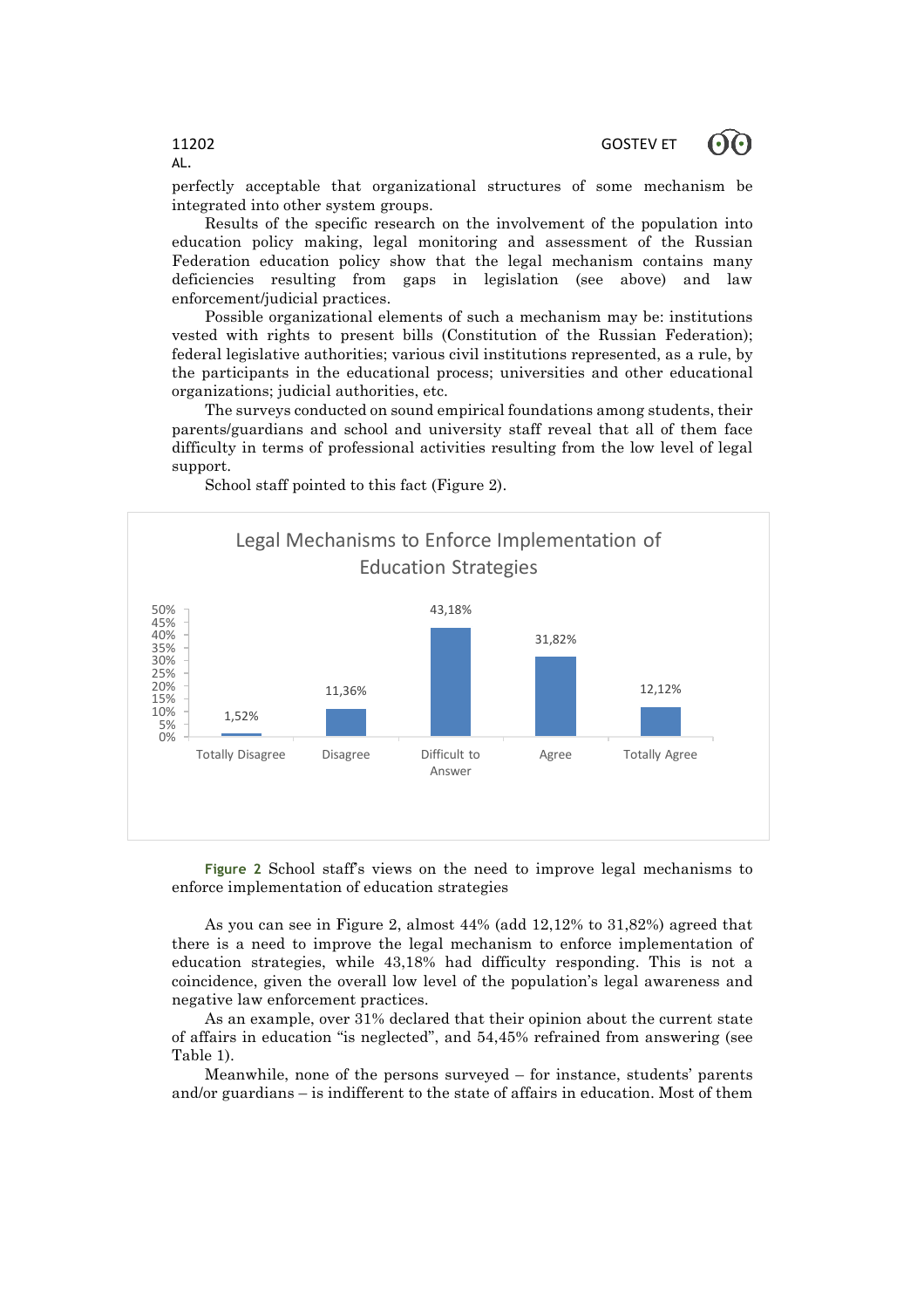(86,61%) are closely following the changes in education, while 13,39% have already joined in the work of public councils.

Table 1. Respondents' opinions about their chances to assert their rights to take part in social management of an educational institution

| My opinion as a parent has never interested anybody,              |      | 31,25 |
|-------------------------------------------------------------------|------|-------|
| university authorities neglect it                                 | $\%$ |       |
| My opinion is occasionally of interest to university              |      | 1,79% |
| authorities, but they appear to just observe formalities          |      |       |
| My opinion is of interest to university authorities only in       |      | 11,61 |
| regard to major university issues, but usually it is respected    | $\%$ |       |
| As a parent, I exert considerable influence on university         |      | 0.89% |
| affairs. Parents' opinions is a key factor for decision-taking in |      |       |
| our university                                                    |      |       |
| Difficult to answer                                               |      | 54,46 |
|                                                                   | $\%$ |       |

University faculty and staff suggests that a "management board" should be included into this mechanism. According to them, this entity will motivate lawmakers to work out an effective rate of implementation of an education development strategy (see Figure. 3).



**Figure. 3**. University faculty and staff's opinion on including a "management board" into the legal mechanism with a view to motivate lawmakers to work out an effective rate of implementation of an education development strategy

In this regard, some experts also pointed to the importance of revising some of the provisions of the Federal Law No. 212-FZ of July 21, 2014 on the Foundations of Public Oversight in the Russian Federation.

There is a clear need, therefore, to improve or set up new legal standards that would incite interested citizens to contribute to the development of education on a voluntary basis.

Certainly, legal mechanisms have direct links to economic ones. It is generally known that laws are traditions that society has officially recognized and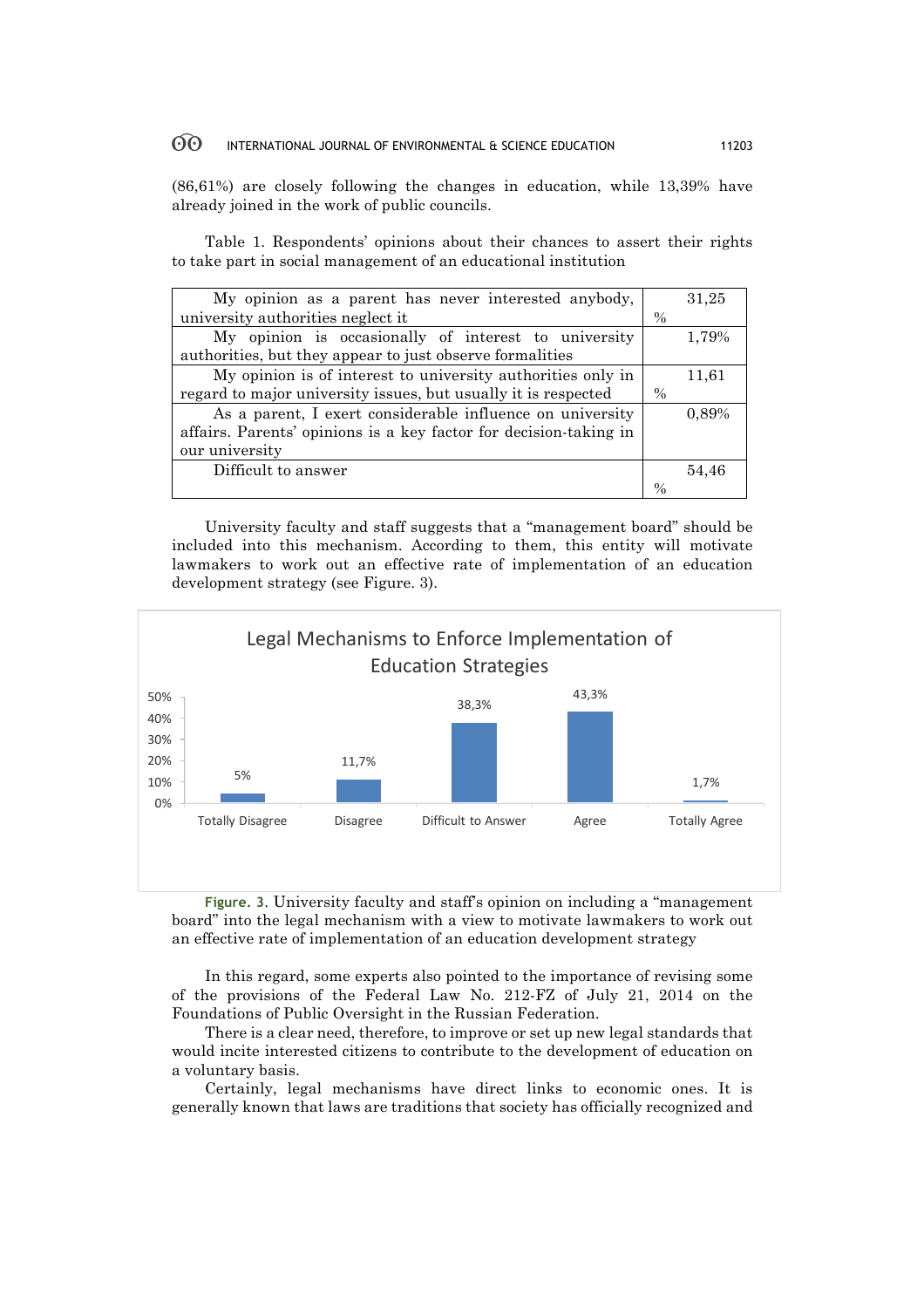institutionalized as well as long-standing practices that are almost always underpinned by material incentives. This assertion can be interpreted within the context of education policy as follows: first and foremost, law must comply with national education traditions; second, it must be enforceable, i.e. substantially financed, among other things.

Our analysis of modern practices along with the results of legal monitoring reveal that the following elements must be part of the economic mechanism: logistics management authorities; facilities and equipment; institutions that provide extra-budgetary funding (sponsorship, charity, patronage, etc.). In other words, in Russia, the economic mechanism may contribute to the population's involvement into the education policy elaboration and assessment system in four directions (see below), and legal support must be provided to implement it.

Research has revealed that, for example, university faculty and staff (50%) was inclined to participate in setting up and/or upgrading universities' material facilities. Students' parents/guardians may be involved into the functioning of the economic mechanism by participating as volunteers in the preparation and presenting reports on the organizations' educational and financial activities to the public (see Figure. 4).



**Figure 4**. The willingness of students' parents/guardians to participate as volunteers in the preparation and presenting reports on the organizations' educational and financial activities to the public

The population has, thus, expressed its willingness to work within economic mechanisms, and all other prerequisites are available for it. The realization of people's desire (and willingness) is hampered by insufficient legal support along with relative inaccessibility of university financial records, which results from market factors, and also by poor development of law enforcement practices. Research has shown that almost all experts point to the following fact: "The data on the implementation of Article 29 (Informational Openness of Educational Institutions) of the Federal law on Education in the Russian Federation, which regulates educational institutions' reports on incoming and outcoming financial flows upon the results of the financial year, are not publicly available".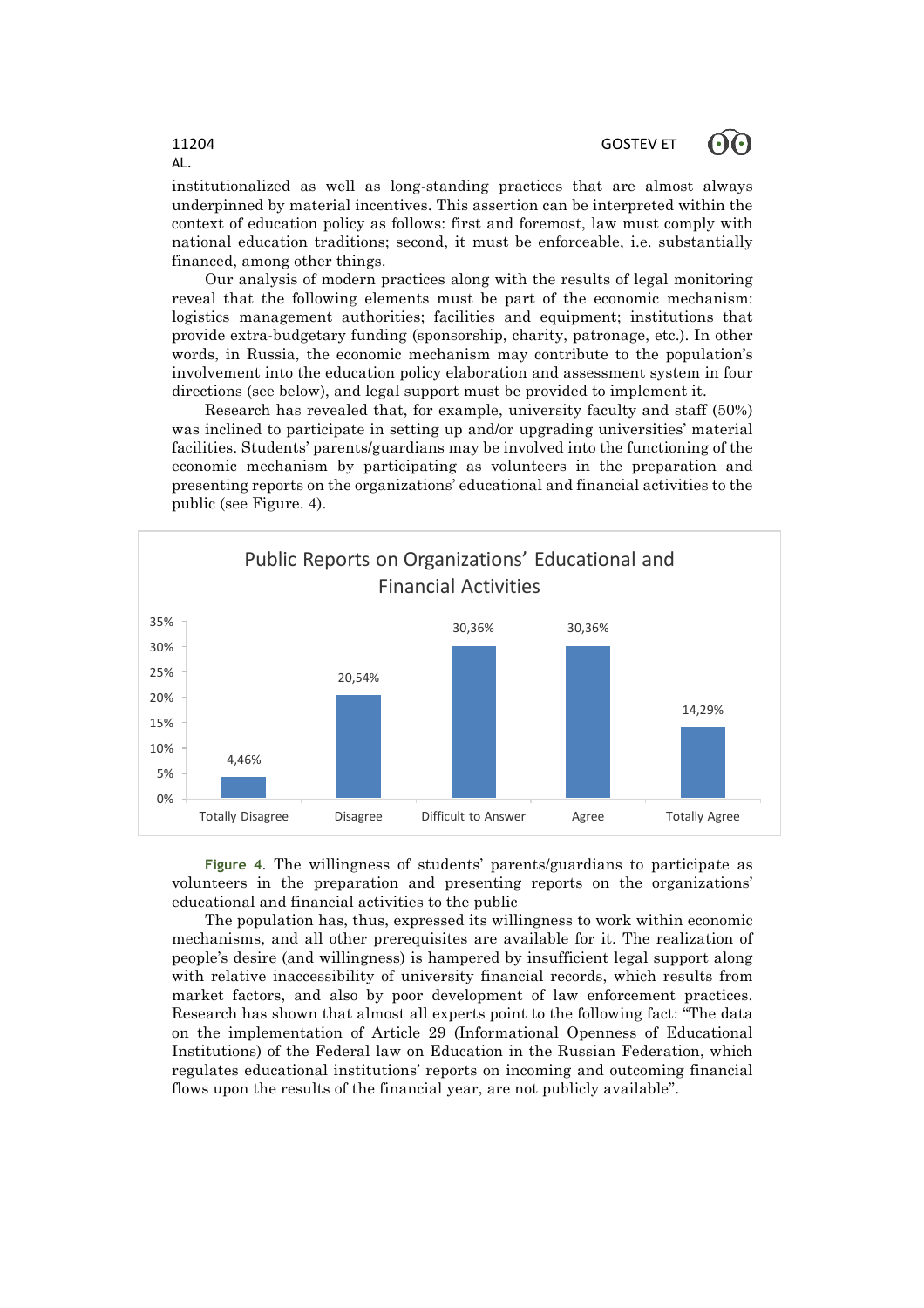Today, *the public responsibility mechanism* becomes mandatory, its basic components being various non-governmental business companies and others, cooperating with educational institutions (see below).

According to experts, the emergence of this social phenomenon is conditioned, on one hand, by the market, competition for human and material resources and market channels, State fragility and other factors, and, on the other, by an objective, traditional and necessary connection to educational institutions.

All citizens of the country pay income taxes, i.e. they bring in money to the national budget, which, then, funds activities aimed at creating favorable and safe working conditions for business organizations, among others. In that case, all organizations owe quite a lot to society and, in their turn, are obliged to contribute a portion of their revenues to the national budget and to the local population, if the latter is not properly financed by the State. As practice show, this is what public (social) responsibility exists for.

In Russia, experience shows that public responsibility is based on moral qualities of the entrepreneur and interpersonal moral relationships. Charity is one aspect of such responsibility. Being charitable means building theatres and museums, schools and hospitals for the sake of society in places where the State is inactive (Gostev 2015, p. 110).

The main objective of big business in market economy is, without a doubt, to keep the impoverished population away from destructive protest actions.

The results obtained from the expert survey conducted in the city of Belgorod (#=5) show that business leaders have begun to show interest in charity. As an example, all low-income families with many children are provided with free cars, and the wealthy cover all costs relative to heart and eye surgeries and cancer treatments for people of retirement age.

The results obtained from legal monitoring, analysis of scholarly works (Bokareva 2012; Gostev 2016; Gostev 2011; Gostev 2015; Demckenko 2015; Sablukov, 2014; Serikova 2015, pp. 204-207) and real-life observational studies have also revealed some negative aspects of unorganized charity. As is known, there can be no void in highly organized systems, such as society and nature. A system's adjacent spheres or areas immediately fill any new void. Any charity involves financial expenses, destabilization of the organization and interference with its plans. To restore balance, costs are always offset by consumers by means of price increases.

In this regard, new theoretical and practical research is required to explain this social phenomenon.

Statistical analysis shows that, in Russia, there are about 936 business companies that are local economic mainstays. This means that they are, in fact, the main source of subsistence for 155 medium-sized towns (50 000 to 100 000 inhabitants) and 788 small towns (781 for those whose population is below 50 000) (Demckenko 2015, p. 12). In these circumstances, businesses are expected to assume various duties that include job placement for the disabled, job creation, granting of additional social benefits to their own employees, setting up skills upgrading and retraining courses for employees, providing financial assistance to vulnerable segments of society, developing social and cultural infrastructure (health, educational, social, cultural and sports facilities), giving grants to talented cultural and scientific figures, supporting activities of civil institutions that promote human rights as well as social initiatives coming from individuals,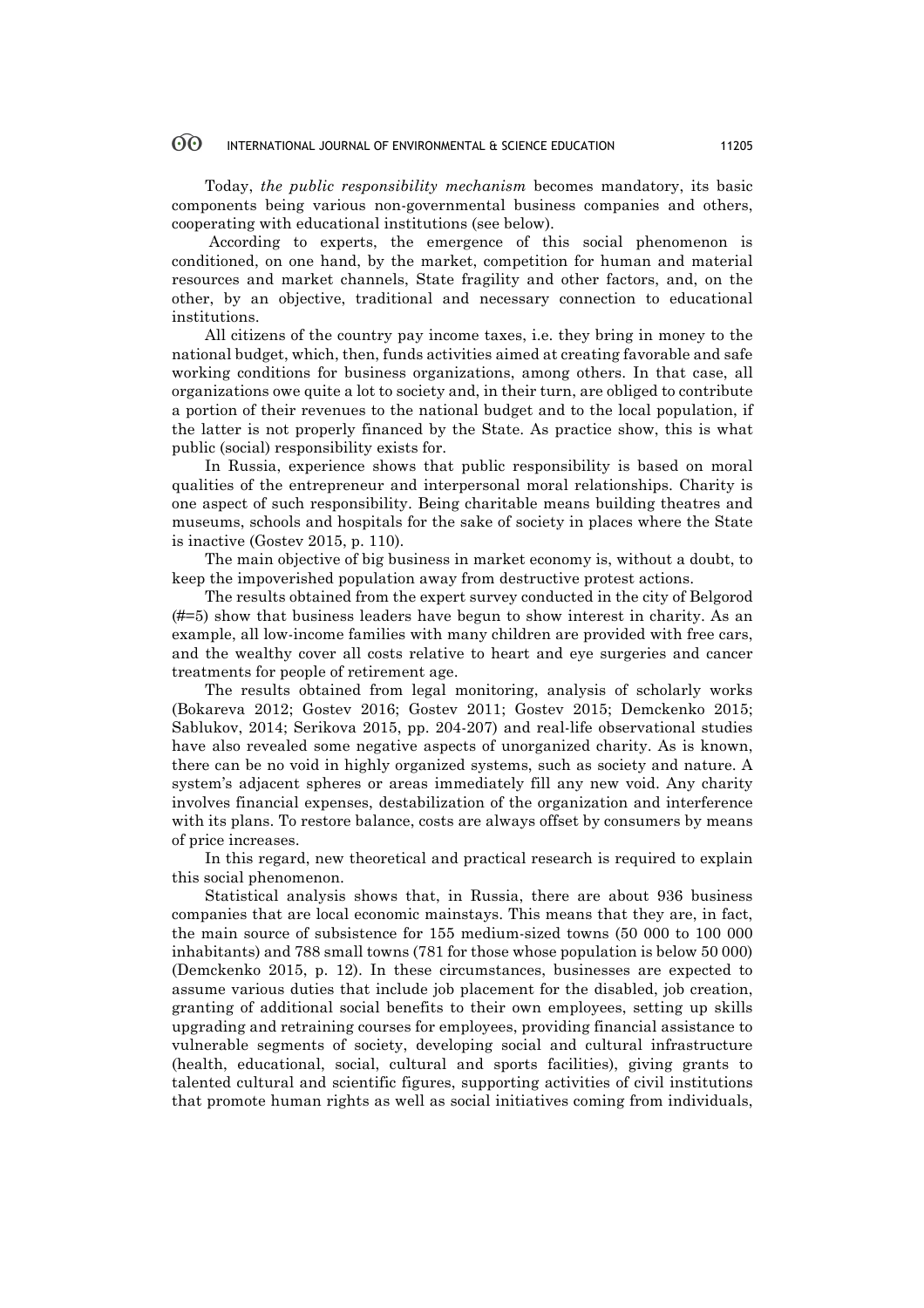fighting discrimination in employment, taking measures to prevent forced and child labor, etc.

Entrepreneurship is, evidently, part of the very complex system of social relations, in which it maintains contacts with many other sectors, including the education sector, by means of various communication channels.

Those surveyed within the context of the mechanism under discussion set conditions for showing interest and participating on a voluntary basis in the Russian education policy elaboration and assessment project:

Eliminate superfluous administrative barriers, including mediation, and, consequently, reduce corruption in allocating funds for charitable purposes.

Ensure reporting and openness concerning expenditures of financial resources coming from businesses. To this effect, create, in the education management system, a Public council responsible for distribution and oversight of funds.

- Grant businesses the right to choose ways of implementing provided financial and material resources.

Legal monitoring, observation of public practices and document analysis show that all major mechanisms of the social system are dependent on and controlled by political mechanisms.

When addressing the issue under consideration, the political mechanism may consist of mechanisms pertaining to the legislative, executive and judicial powers, as well as to social movements, mainstream and non-parliamentary political parties and other civil society bodies. Its purpose is to struggle for retaining or seizing power by bringing around the voters, dissatisfied with education policy and interested in its improvement.

Practice shows that this mechanism is also central to the education system. As an example, mainstream political parties share ministerial posts, other parties try to win over the voters on the education field, and education providers are, thus, potential members of these parties.

The results obtained from the survey conducted among faculty and staff in the legal monitoring process indicate that, today, mainstream parties' success on the education field is questionable. Most voters do not approve of their activities in the legislative assembly, that is why opposition parties, which will try to take advantage of protest moods among teaching staff, may step up political pressure on the authorities. Judging by the survey, this process is likely to speed up in the near future. For example, the respondents are dissatisfied with the fact that the general public has not been recognized as a full education policy member and that public opinion is neglected in shaping education standards (see Table 2).

**Table 2.** Views of university faculty and staff on the assertion which reads: "The general public has been recognized as a full education policy member and public tender as a major foundation for shaping education standards"

|                     | $0.00\%$ |
|---------------------|----------|
| Totally disagree    |          |
| Disagree            | 71,97%   |
| Difficult to answer | 6,82%    |
| Agree               | 6,06%    |
| Totally agree       | 15,15%   |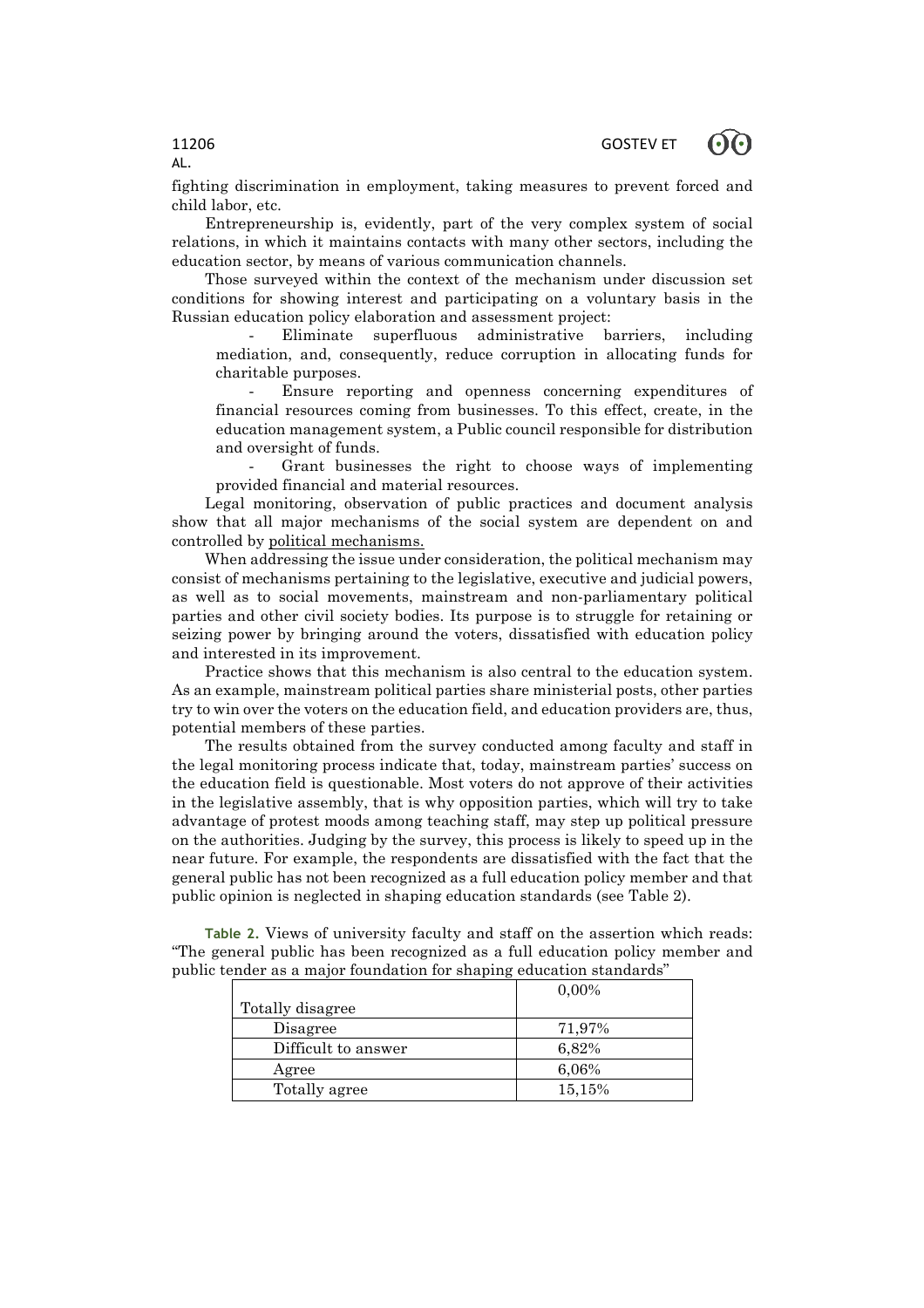As is clear from the table, almost 72% disagree with the above-mentioned assertion, which can be considered as a sufficient cause for possible protest actions.

As for the surveyed school representatives, they doubt that information openness policy will help ensure the rights of those who use educational services and become an important factor guaranteeing the competitiveness of educational institutions in terms of standard funding (48% do not agree; 31% did not respond). The reason for mistrust (disagreement) is clear here: the authorities are fast losing the trust of those involved in education.

It is worthwhile noting that Russian authorities have recently become more active in taking strong measures to address this situation: meetings are being organized with public representatives, the mass media's coverage of education issues has been intensified, the staffing changes in the education management system are now taking place.

The results of the study have also shown that, despite the fact that reforms have been carried out for 25 years now, most respondents are in favor of their continuation (67%).

This fact leads to, at least, four conclusions: first of all, education legislature needs to be improved; second, modern high education in Russia has not fully proven itself; third, political mechanisms are inactive and need upgrading; fourth, they do not ensure positive, but rather protest, engagement of those involved in education into the Russian education policy elaboration and assessment system.

To obtain reliable information, the structures of the above-mentioned mechanisms, certainly, always interact with public oversight organizations that constitute the same-name mechanism.

The structures and mechanisms of this social phenomenon are present in the Federal law on Basic Principles of Public Oversight in the Russian Federation. Public oversight in terms of law is identified as "activity of public oversight providers, which is implemented with a view to monitor the activities of the bodies of state power and local self-government, the state and municipal organizations, other representative bodies and organizations vested, in compliance with federal laws, with some public authority and also for the purposes of public inspection, analysis and assessment of laws promulgated and decisions taken by them" (Benevolensky and Marchenko 2009). Our analysis of scholarly works and reallife observational studies make it possible to affirm that such a definition is not exact. As an example, it does not comply with Article 3 of the Constitution (see above). Thus, if "the people … exercise[s] their power directly, and also through the bodies of state power and local self-government", the people not only is an "observer", but also regulates the activities of the State. In the second place, this definition does not comply with academic thinking. As an example, not only "public oversight providers", but also traditions, law, social institutions and practices, among other things, detain control (Bakhanova 2013).

The same reasoning makes it possible to identify the objective of public oversight of education policy, which is to ensure implementation and protection of human and civil rights and freedoms in the education sector as being the only source of authority in the Russian Federation.

The research on social mechanisms aimed to engage members of the educational process into the Russian education policy elaboration and assessment system has revealed that public oversight may address the following major challenges: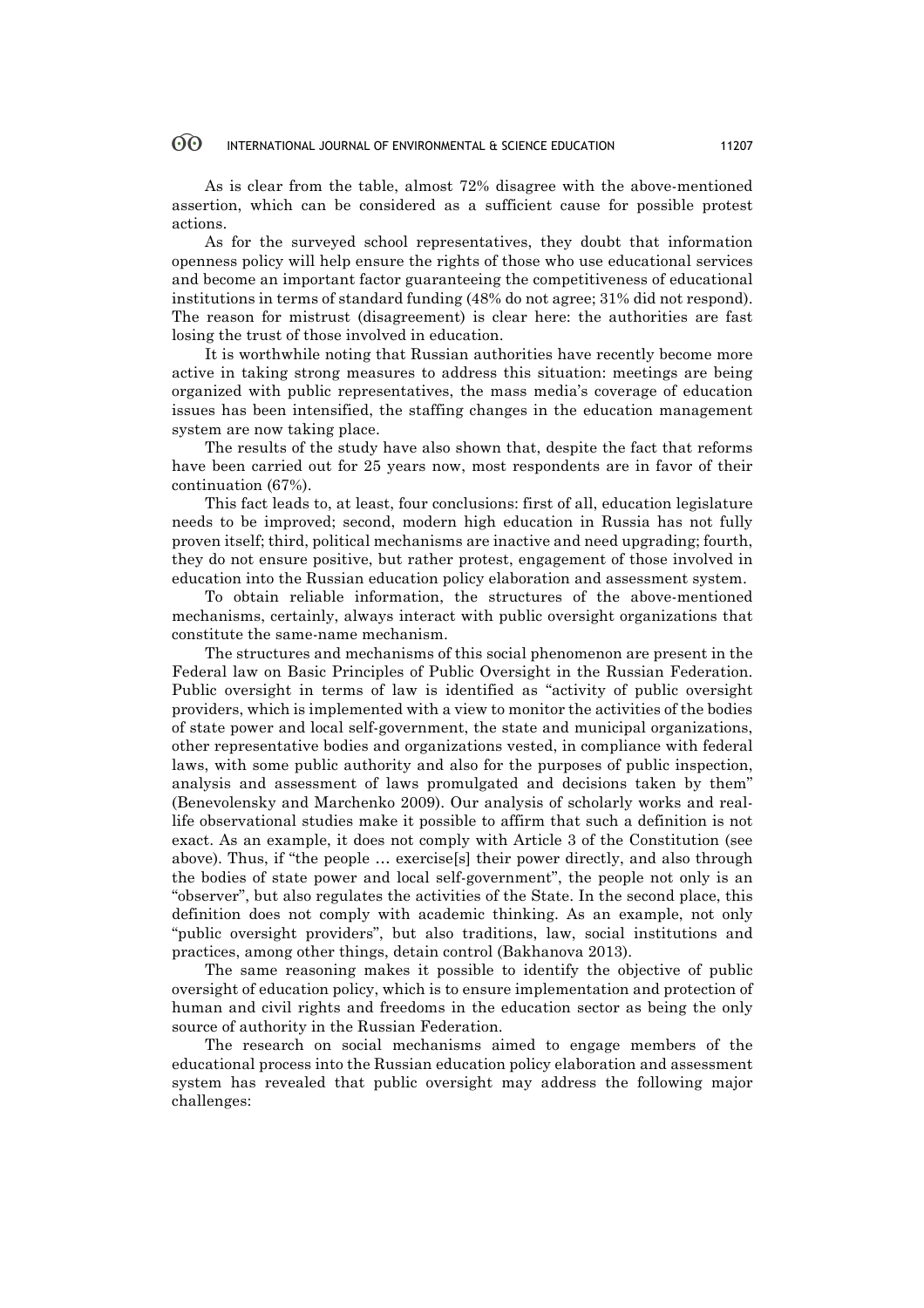Increase the efficiency of activities of the bodies of state power (the legislative, executive and judicial power) in the education sector;

- Ensure transparency and openness of activities of the state and other representative bodies and organizations, vested, in compliance with federal laws, with public authority in the education sector;

Detect (and counteract) corruption in educational institutions;

Facilitate conflict prevention and resolution in education and other sectors.

The results of the survey conducted among respondents according to the above-mentioned parameters suggest that participants in the education process will enhance the importance of the public oversight mechanism, if universities work out a compilation of the best practices relating to public participation in managing education (see Figure. 5).



**Figure. 5**. The respondents' awareness of the availability, in the organization, of a compilation of the best practices relating to public participation in managing education

As you can see in Figure 5, only 36,7% of the respondents have heard of such a document.

Participants in the educational process will undeniably be much more motivated to contribute to working out education policy, if they are given an opportunity to work in organizations that are legally empowered to carry out this kind of activities. One such organization existed in the Soviet era, and its activity showed very fruitful results. Thus, the USSR People's Oversight Committee, which functioned on a par with ministries, had the power to put forth proposals before the Council of Ministers of the USSR on issues of state importance, to submit reports on the state of affairs in economic sectors, on the performance of the ministries and departments. Departmental, sectorial and production committees of public oversight issued legally-binding rulings. Directors of enterprises and departments were required to eliminate defects and infringements that had been revealed and to report the results to the committees of public oversight. Other organizations and public officials were charged with the responsibility of assisting public oversight authorities. Committees of public oversight were entitled to demand elimination of shortcomings, hear reports and accounts, request necessary documents, carry out audits and inspections, suspend orders and activities of public officials, remove public officials from their posts for failing to implement decisions, refer cases of corrupt practices to the investigation and prosecution authorities, impose disciplinary sanctions on and reprimand offenders (Gostev 2015, p. 112).

AL.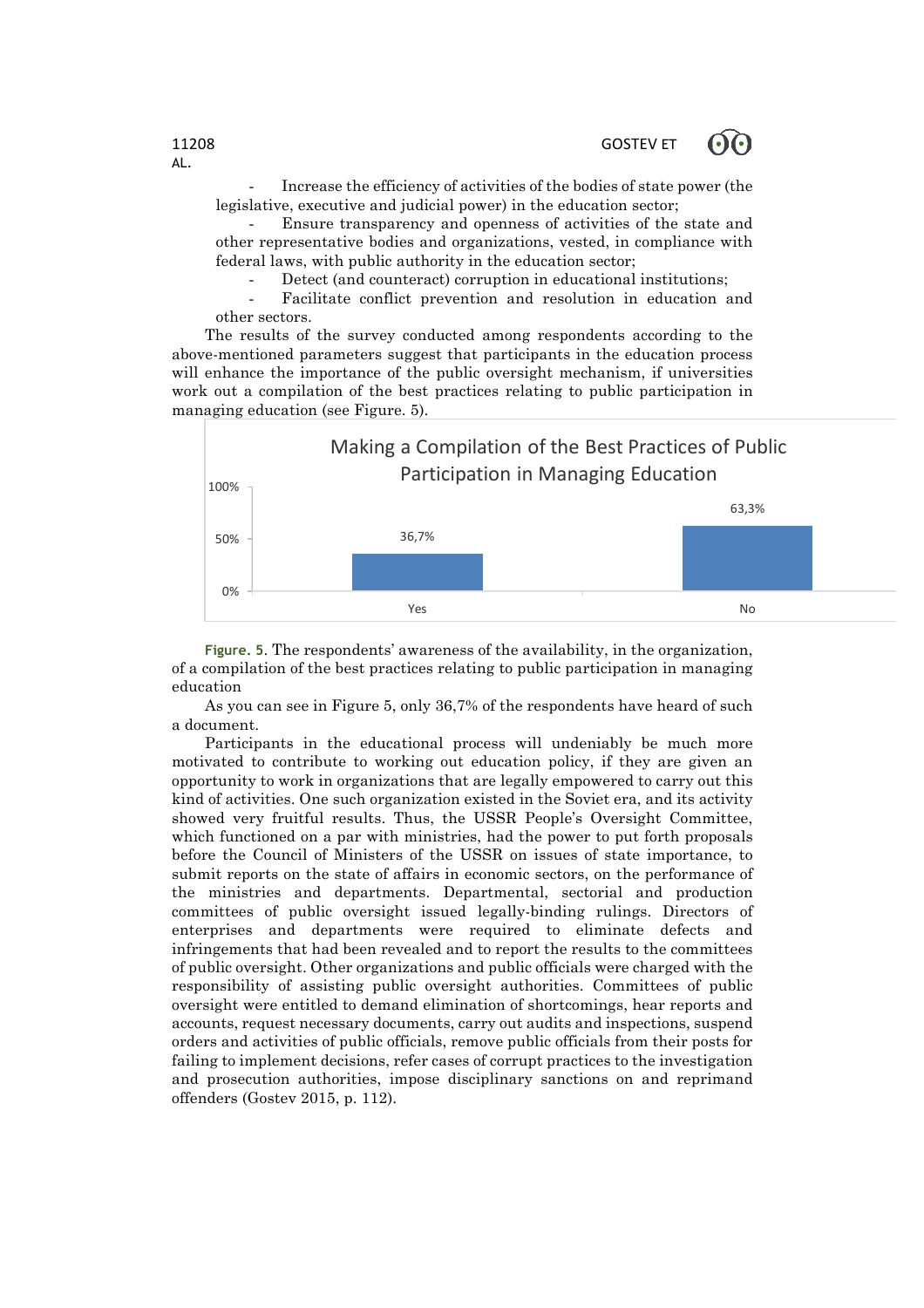Creating public organizations vested with legal authority is a slow process, as reflected by the popularity of public expertise and audit in the state and public administration system. 38,3% of surveyed university members, i.e. professionals, are aware of this mechanism (see Figure. 6).

It is true that citizens will be considerably more interested to take part in the implementati/.con of education policy where there are representatives of public oversight organizations vested with legal authority, which inspires respect and obedience in people around them.



**Figure 6.** The respondents' awareness of public expertise and audit in the state and public administration system

(Implementation of Public Expertise and Audit Mechanisms into the State and Public Administration System: Yes, No)

The study has shown that most respondents from schools and universities agree to exercise regulatory oversight in the education system, and 82,6% find it necessary to become involved with the work of public councils at different levels.

The public oversight mechanism, if properly organized, can thus create favorable conditions for involvement of the participants in the education process into the Russian education policy elaboration and assessment system.

Evidently, the involvement of the participants in the education process into the Russian education policy elaboration and assessment system will be difficult without a well-functioning *information mechanism.*

Methods, including persuasion, indoctrination, information sharing, misrepresentation of information, deceit, demonstration, manipulation, spreading of rumors, are known to have an informational impact on people. Progress in information technology, development of the mass media, free exchange of opinions and values have opened up unprecedented opportunities for improving existing concepts and technologies of eliminating political (economical and other) opponents and for creating new ones. Obviously, if Western countries are imposing economic, political and other sanctions on Russia, the above-mentioned new technologies also exist in the Russian education sector, but they are hidden. As an example, is it possible to involve the participants in the education process into the Russian education policy elaboration and *positive* assessment system, if this policy does not exactly correspond, to some extent, to national traditions, conditions and culture? (See below – mechanisms of tradition).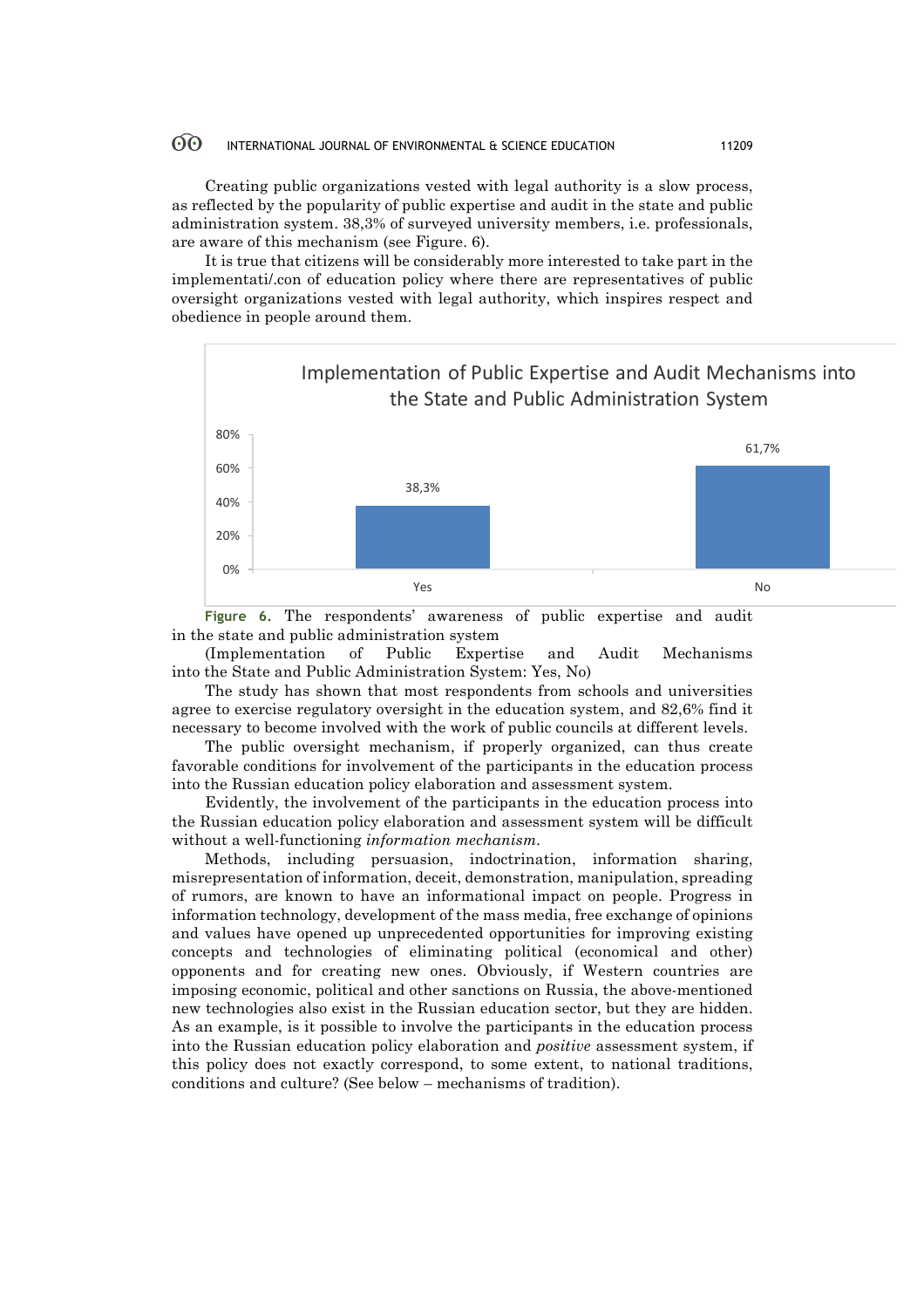Certainly, the work of the information mechanism does yield positive results. The results of the present study have thus revealed that, for example, it is possible to enhance the process of involving the participants in the education process into the Russian education policy elaboration and assessment system, if open reports on educational, financial and business activities are made available online. 63,3% of the respondents subscribe to this opinion.

Organizational and content gaps have been revealed in the functioning of the information mechanism during legal monitoring and research on education practices. As an example, over 40% of the surveyed university faculty and staff make no use of the information about the university public management facilities (evidently, they do not have access to this information and do not know where to find it).

Another gap in the functioning of the information mechanism is the low quality of propaganda (advertising, presentation) in education. As an example, over 75,4% of the participants in the educational process do not benefit from the information posted on university websites about the parents' rights and responsibilities as participants in the educational process.

Some of the above-mentioned structures (the information mechanism) are, a priori, integrated into public oversight mechanisms and, above all, into *the transparency mechanism.*

Transparency is a major means of *inciting* (stimulating) people to being active and the main criteria for the efficiency of moral motivation. The data obtained from legal monitoring makes it possible to assert that lawmakers did not afford proper weight to this issue when establishing the legal foundations of education. Clearly, people's active or passive participation in an activity depends on how well they know and realize its essence and on the extent to which it affects their interests. This assertion is also relevant to developing ways to involve the participants in the education process into the Russian education policy elaboration and assessment system.

The present research project has focused on detecting the efficiency of the modern rule of law in education and on finding the ways to release the main procedures, techniques and learning content to the public with a view to involve all participants in the educational process and the concerned parties into improving them. As an example, when working out transparency (openness) techniques, we took into consideration the respondents' views on their possible participation in the educational process to organize and monitor it.

As you can see in Figure. 7, almost half of the parents want to closely follow what their children are being taught and in what ways.

Transparency is, certainly, also needed elsewhere in the educational process, for instance, in accreditation and licensing of higher education institutions by public experts. Remarkably, even some students, who do not even know, for the most part, anything about these procedures, stated the need for transparency (57%).

Transparency is needed to ensure public trust in those who manage the educational process.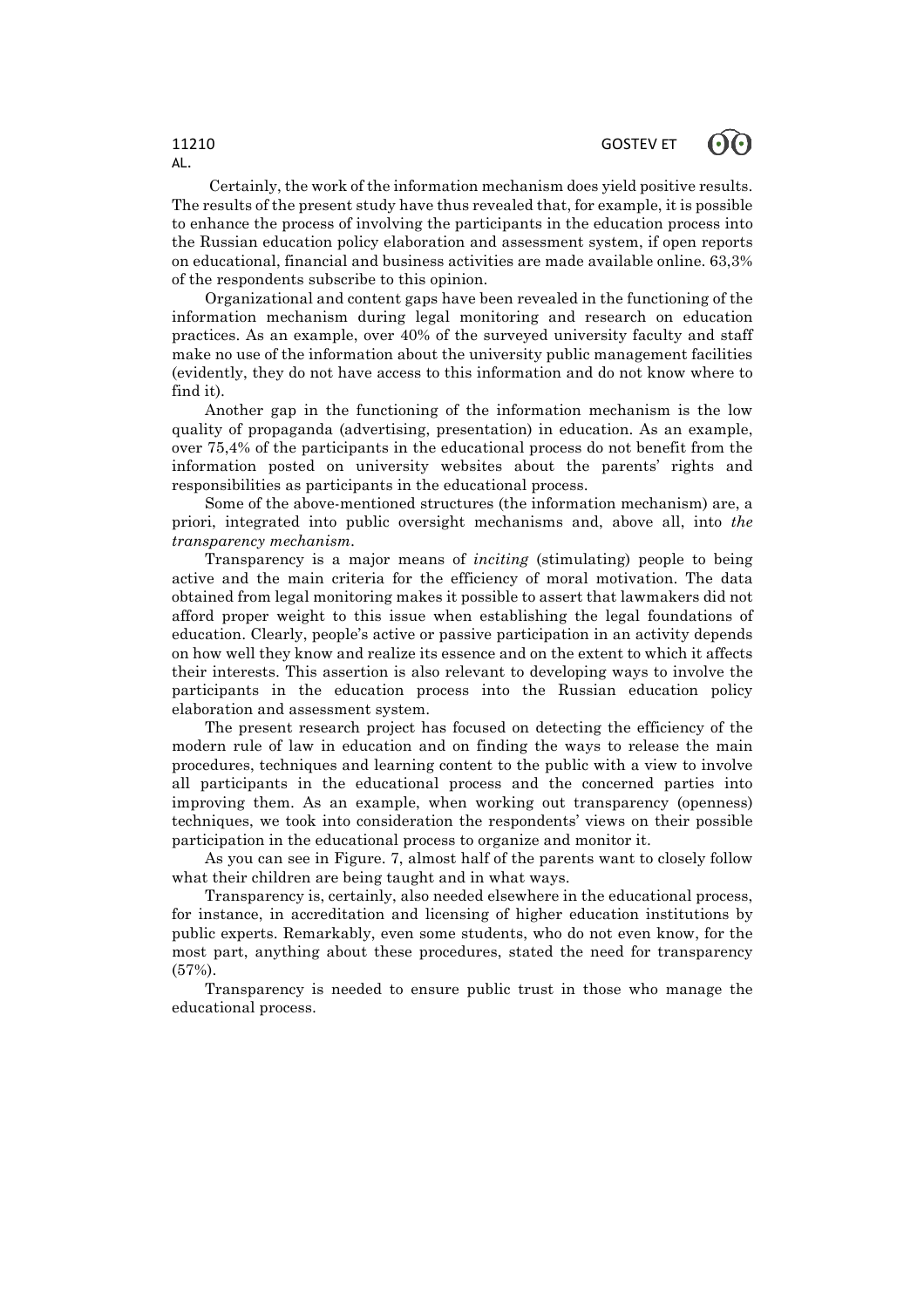

**Figure. 7**. Attitudes of the students' parents to participation in the educational process

The subordinates always respect an honest and open manager, which facilitates a priori his work and makes it his main achievement in life, bringing joy instead of fear and pain. Almost everybody understands that (see Figure 8).



**Figure 8.** School staff's views on the necessity to implement the practice of public reporting on educational, financial and business activities in education

Of utmost importance in the process of involving the participants in the education process into the Russian education policy elaboration and assessment system is mechanism of traditions. Traditions are long-established group experiences reflected in social stereotypes. In other words, they are essentially habits that are based on the knowledge of a specific phenomenon, the ability to transform and work with it without much stress and constant thirst for dealing with them. A habit (tradition) is a mandatory step towards shaping firm and conscious convictions and, later, a worldview. Accordingly, a tradition together with its bearers and members of an educational organization acts as a magnet,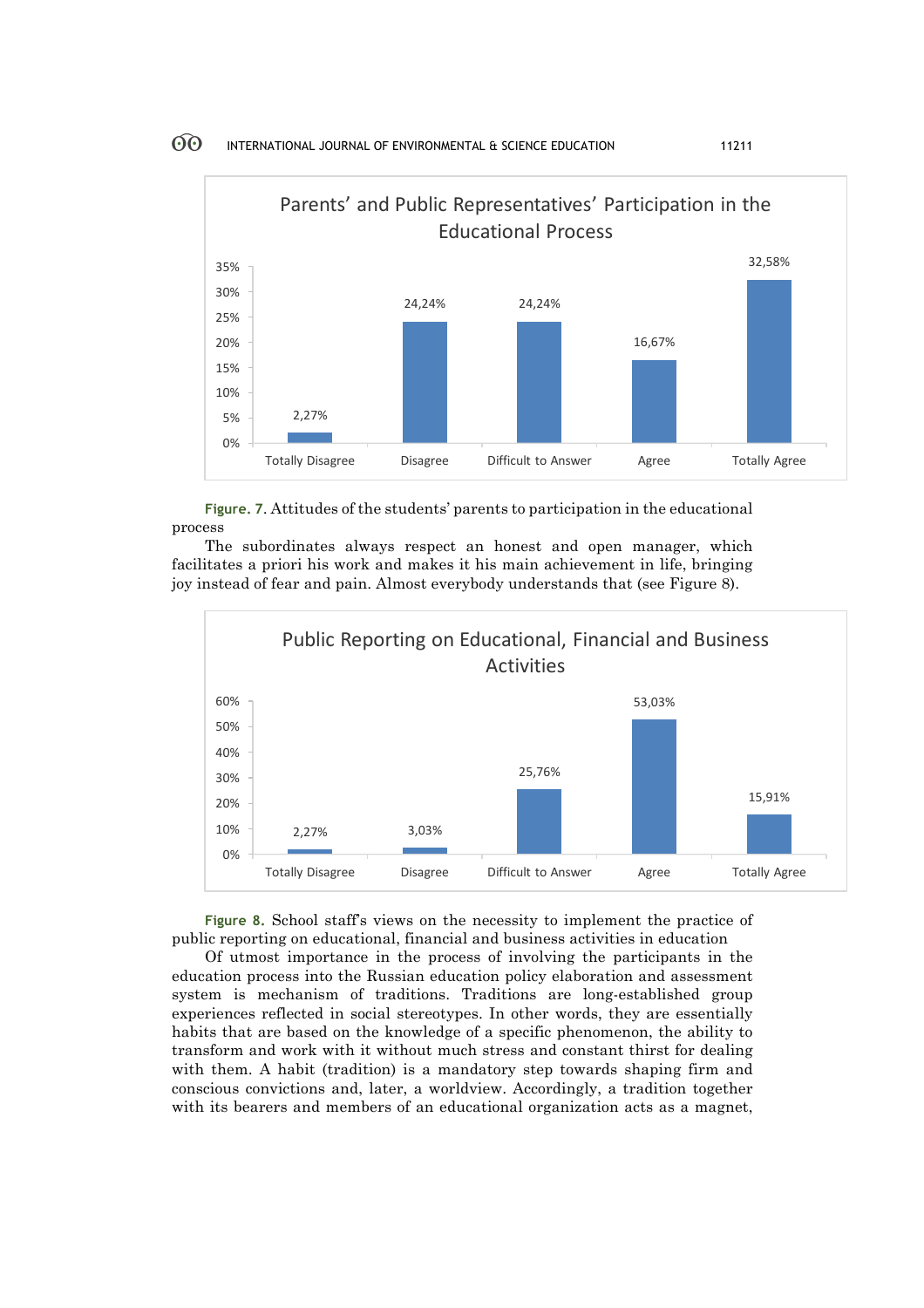attracting any person to the educational process. The results obtained from legal monitoring and the legal survey reveal that modern rule of the law in education is, unfortunately, mostly based on Western traditions in terms of social relationships, which, in the long run, will not produce the desired effect in Russia.

The strength of traditions lies in the fact that they are intrinsically linked to the cultural identity and lifestyle of people. The Russians have their own traditions that ensured Russia worldwide recognition as a global geopolitical center. The Russian writer and philosopher Nikolai Gogol described the strength of national educational traditions as follows: "Ten years or so will pass, and you shall see that Europe will no longer buy our black oakum and lard, but it will buy our wisdom, which is not on sale in European markets any more" (Demckenko 2015, p. 25). The Izborniks of 1073 and 1076 can provide insights into the then Russian erudition, as they feature articles on grammar, philosophy and other disciplines (Anisimov, et. al. 2000, p. 11). At that time, the Russians were fully aware of the fact that "…the books are rivers filling the Universe with wisdom" (Mindibekova 2005, p. 123). Vladimir the Great (960-1015) ordered that local clergy should be involved into the "learning process" and founded schools in every settlement for children to learn basic literacy skills. Yaroslav the Wise (978-1054) was not only devoted to learning himself, but also sought to enlighten his subjects: "Thereto, he sent clergymen to towns and villages and paid them salary so that they teach children better" (Rybakov 1984, p. 143).

It has been so throughout Russian history. All interested citizens were involved in the learning process. This is why ideas about the Russians' "ignorance", "darkness" and "barbarity" during the Russia's Age of Serfdom represent nothing but lies of those who came to Russia to earn money.

Research shows that, for example, in 18th-century Russia, most petitions were written by peasants in their own hand, something which was inconceivable in Western Europe. The tradition of denigrating Russia and the Russians was suppressed in the USSR, but it has been … restored today.

It is not generally known that the law on the introduction of universal schooling came into force in Russia in 1908. Incidentally, there was no such law in any Western country, at that time, whereas 10 000 new schools opened their doors every year in Russia. In 1914, there existed 50 000 zemstvo schools, attended by 3 000 000 schoolchildren and staffed by 80 000 schoolmasters. 12 627 public libraries were created in 1914 in the zemstvos, which were local selfgovernment bodies (Serikova 2015, pp. 143-149). The plan was to implement mandatory free secondary education by 1918, and Soviet authorities did put it across. A century later, that is, today, it looks like this achievement is about to be eliminated.

Rigorous testing and training of teachers and preceptors (tutors?) was also part of traditional Russian education practices.

Incidentally, the results of the survey conducted among students' parents show that they do not have a handle on education issues and do not participate in the educational process (see Figure 9). For example, the vast majority of the respondents believe that the university is staffed with qualified teaching personnel, whereas experience and expert surveys shows a different side to the situation. It is possible that the respondents' opinion is true in regard to a certain number of higher education institutions, i.e., those specializing in technology. However, it would be wrong to extrapolate this data to all educational institutions and, thus, assess the quality of the implementation of education policy.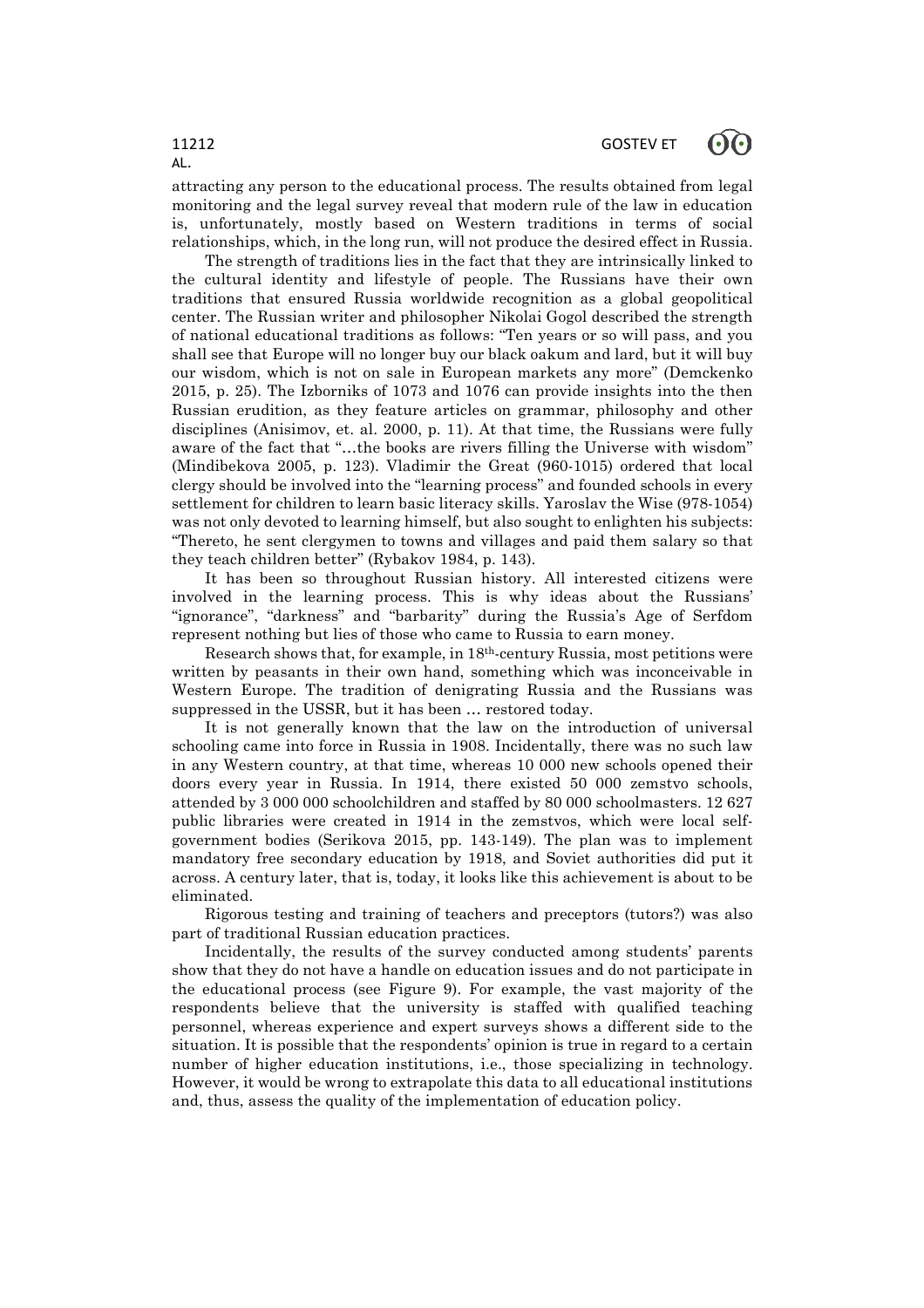

**Figure 9.** Opinions expressed by the students' parents about the staffing of higher

education institutions with qualified teachers

It seems that the comparison of most of these opinions with the examples cited by M. S. Persky or G. K. Zhukov (see below) does not hold ground.

Also, it is highly questionable whether the respondents know anything about education quality assessment techniques (see Figure 10).



**Figure 9.** Opinions expressed by the students' parents about the quality of modern education assessment techniques

The Russian writer Nikolai Leskov proudly describes in the short novel entitled "Cadet Monastery" the management of the Moscow Empress Catherine II Cadet Corps, headed by M. S. Persky, who had served for fourteen years in the same institution before his appointment as a director. All contemporaries had always spoken highly of him: "The director considered it his duty to know inside out every subject taught at the corps" (Leskov 2012, p. 108); "… Persky was a man of valor… Mikhail Stepanovitch Persky was once a student at our cadet corps, and we believed that he personified the cadet spirit and mind" (The Posthumous Papers of Aleksey Alekseevitch Odintsov, p. 308). "He lived," Leskov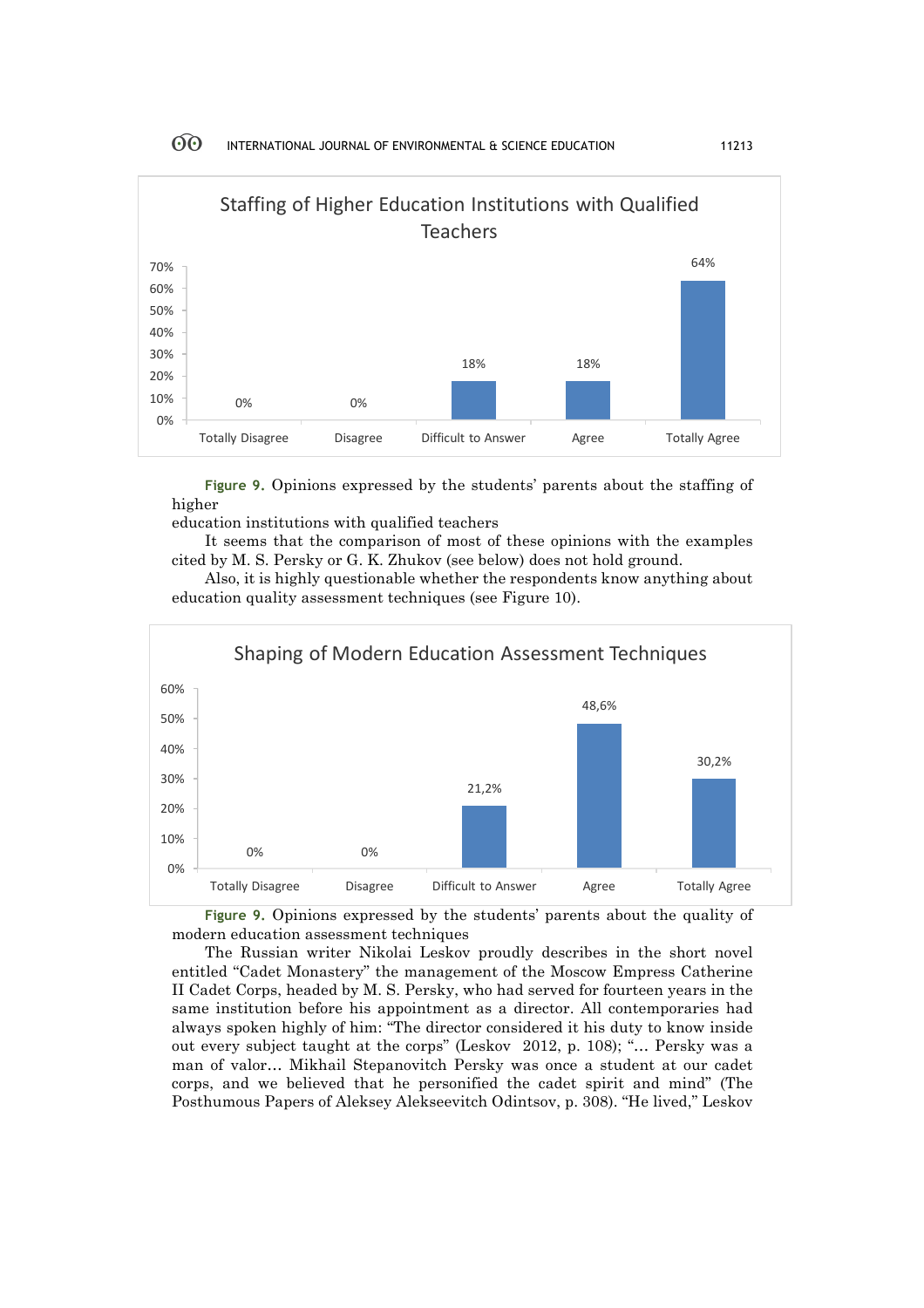| 11214<br>AL.                                                                    | GOSTEV ET $\odot$ |  |
|---------------------------------------------------------------------------------|-------------------|--|
| says, "and died a man of integrity, without a flaw and beyond reproach" (Leskov |                   |  |

2012, p.200). The tsar often visited the corps, and its graduates, regardless of their merits and positions, were honored to always stop by "their second home", even if they were just passing through". The graduates, who had already become, by that time, living legends and national heroes, influenced the corps' educational and

disciplinary "policy" by the very fact of their visiting the institution. Corruption, theft or ignoble misconduct was not even an option. The study carried out in 5 modern higher education institutions points to the results of a different tradition, the negative one (see Figure 11).



**Figure 11**. Participation of higher education managers in corrupt practices

In education, there are fewer and fewer people similar to Persky who was familiar with all subjects taught at the corps.

Patriotism becomes the Russian national ideology as early as the beginning of the 18th century. The slogan "God, Tsar and Fatherland" reflected main ideological values of that time.

Similar traditions were restored during the Soviet era. In the USSR, all superiors were obliged to participate personally in preparing young people for working life. Even military officers of all classes were encouraged to benefit from education services provided by nearby higher education institutions and schools and to establish close ties between military forces and civil organizations. The latter were encouraged to act likewise. Both command and control organizations and civil institutions followed these recommendations nationwide. As an example, Belarusian State University patronized the Melekessko-Pugachevsky cavalry regiment, commanded at that time by the Marshal of the Soviet Union, Georgy K. Zhukov. Head of university, V. I Picheta, presided joined military and university commission. University faculty and students delivered lectures to the regiment's military personnel and were in charge of general education study groups. Georgy Zhukov, the regiment's commanding officer, worked at the same time as a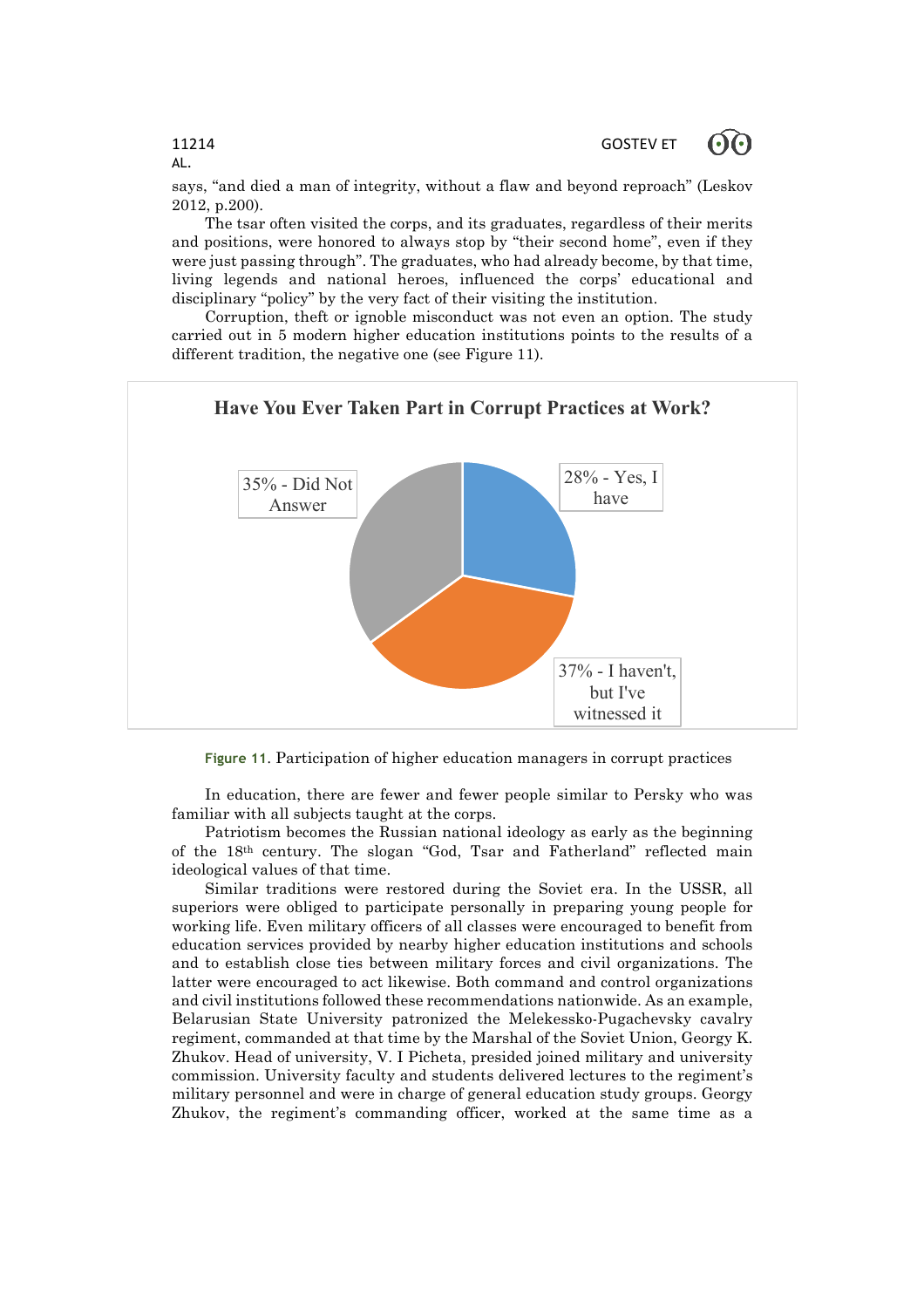professor at the university's Preliminary Military Training Department.

Practice shows that social mechanisms aimed at involving the participants in the education process into the Russian education policy elaboration and assessment system can be effectively implemented in the following (traditional!) ways:

• topic-focused workshops in educational institutions (for instance, "Equality in Getting Education");

• tele-trainings with students on a given topic ("Russian Traditions in Education", "Education, Responsibility, Honor, Fatherland");

• awareness-raising meetings with the old stagers of Soviet education, distinguished scholars, researchers, etc.

Representatives of various religious faiths should hold a leading position here, as they are known to be more conservative and stick to traditions to survive. To address the issue under investigation, it is therefore necessary to make use of religious techniques in an effort to influence the conscience of all participants in the educational process. Furthermore, the strengths and resources of religious organizations may be used as parts of secular techniques used to restore and implement Russian traditions into the education sector. Potentially, the Church may have a huge impact on human conscience, since it has well-educated staff and considerable financial, material and technical resources. The Church is wellstructured, and its internal organization reminds of that of a military organization. Unlike the state administration that failed to prevent the country from collapsing, the Orthodox Church has retained its influence in places, of which it had managed to take hold (Gostev 2014, p.14). It appears that, just as the Church's attachment to traditions kept Russian society away from atheism for a century, it will not tolerate that national educational values be destroyed altogether (Shcheglova 2000, p. 171).

War veterans organizations must also be integrated into the social mechanism. People with considerable life experience, veterans could be of great help to society: they could be academic advisers, deal with letters and complaints from people in various educational institutions, etc. Veterans can have a special place within the system of patriotic upbringing of young people in Russia. Certainly, there are also other means to enhance the work of the mechanism of traditions aimed at involving the participants in the educational process into the Russian education policy elaboration and assessment system.

## **Discussion**

The content material of the article has been discussed with public representatives at the following academic forums: the International Conference on Social Programming of Higher Education in Moscow, held on March 15, 2016 in Moscow; the 6th International Conference on Academic Prospects in the 21st century, Achievements and Prospects in the New Century, held in 2014 in Novosibirsk; the International Conference on Science and Modernity, held on November 8, 2014 in Ufa; the International Conference on Modern Technologies in Liberal Education, held on December 3, 2015 in Moscow; the All-Russian Forum on Public Expertise on Developing Science and Innovations in Russia", held on December 10, 2015 in Moscow; the Round Table, held on December 2 to 4, 2015 and entitled "Program for the Development of Innovational Structures in Higher Education Institutions: From Creation to Generation of Demand for Innovations. Best practices.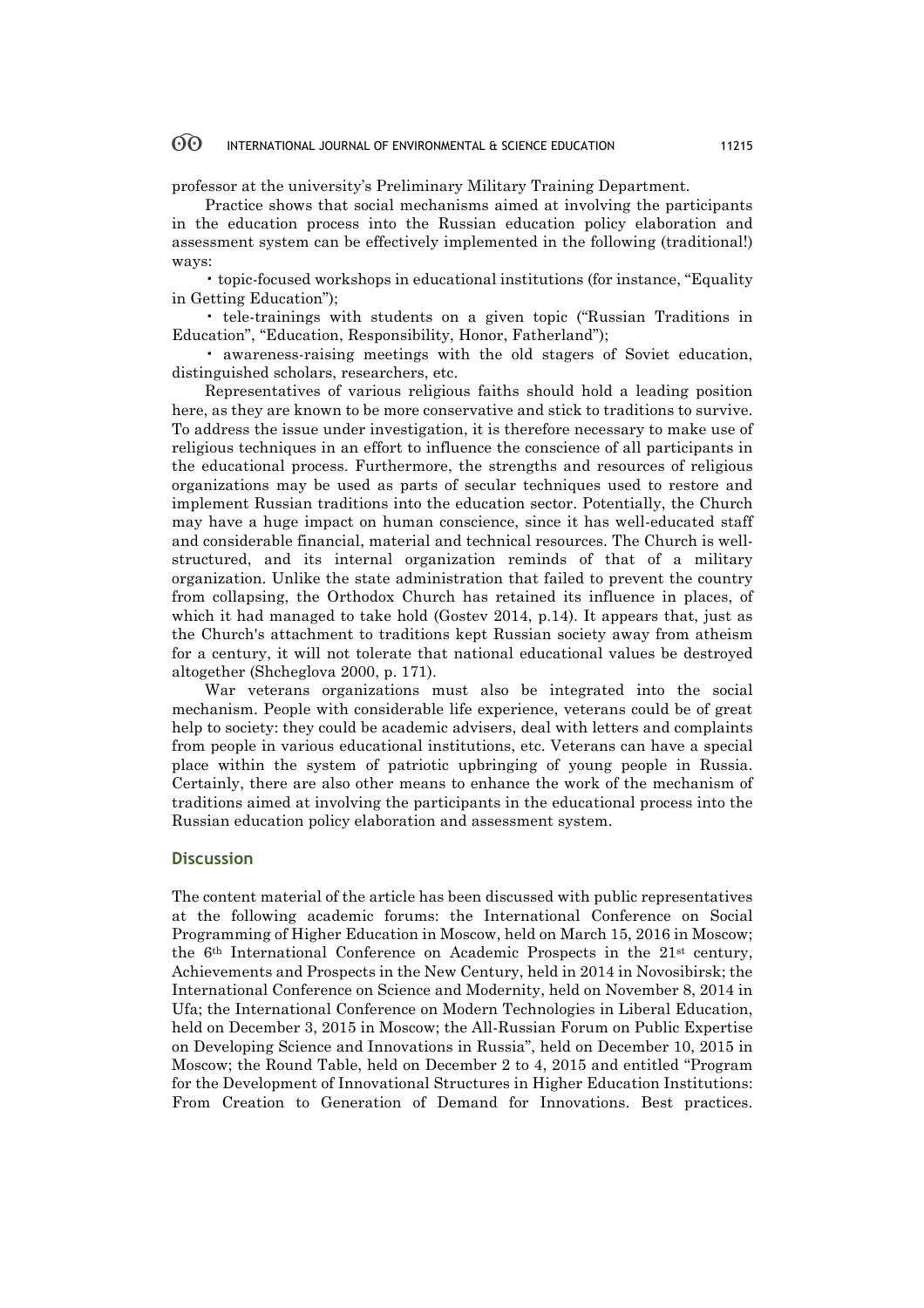Development Issues" (approved by the Russian Federation Government Degree No 219 of April 9, 2010), etc.

Some of the issues, fragmentarily investigated in the present study, are presented in the following print and online publications: "Sociology of Education", "System Psychology and Sociology", "Adyghe State University Bulletin", "Humanities, Economics and Social Sciences" (Krasnodar); "Taganrog State Educational Institute Bulletin", "Theory and Practice of Social Development" (Astrakhan), "Society: Sociology, Psychology, Pedagogics" (Astrakhan), "Modern Research on Social Issues (Online Academic Journal), etc. The topics analyzed in the article have generated debate and approval of the academic community.

## **Conclusion**

The results obtained from legal monitoring and the sociological research have revealed that gaps in Russian education legislation are mainly responsible for the low level of positive involvement of the participants in the educational process into the Russian education policy elaboration and assessment system. The adoption and implementation of the Federal law No 273-FZ on Education in the Russian Federation have not produced the expected results relative to the improvement of education quality within the context of Russia's socio-economic development and have not upgraded its rating in the global education system.

The vast majority of the participants in the educational process in Russia show hidden dissatisfaction with the current state of affairs in education.

This fact is mainly due to underdevelopment of social management structures and mechanisms in education. Practice shows that many issues in education can be solved by creating and implementing new social mechanisms aimed at involving the participants in the educational process into the Russian education policy elaboration and assessment system. These mechanisms, amended and complemented with new structures, are to be found in the fields of law, economy, public responsibility, politics, public oversight, confidence, reporting, transparency and traditions.

The following can be some of the instrumental functions of social mechanisms aimed at involving the participants in the educational process into the Russian education policy elaboration and assessment system:

• focusing on goals (goal identification, rationale and elaboration);

• ensuring conditions for projecting, finding and taking management decisions and for planning necessary measures;

• influencing the selection, placement and training of staff in the education management system;

• monitoring the activities of educational institutions;

• exercising control over material and technical equipment;

• gathering and transferring information to organizations' management systems;

• ensuring social protection of management subsystem staff, handling contradictions in time, etc.

• showing motivation (inciting the participants in the educational process to be as active as possible)

• setting the stage for objective assessment of the extent to which the participants in the education process are involved into the Russian education policy elaboration and assessment system.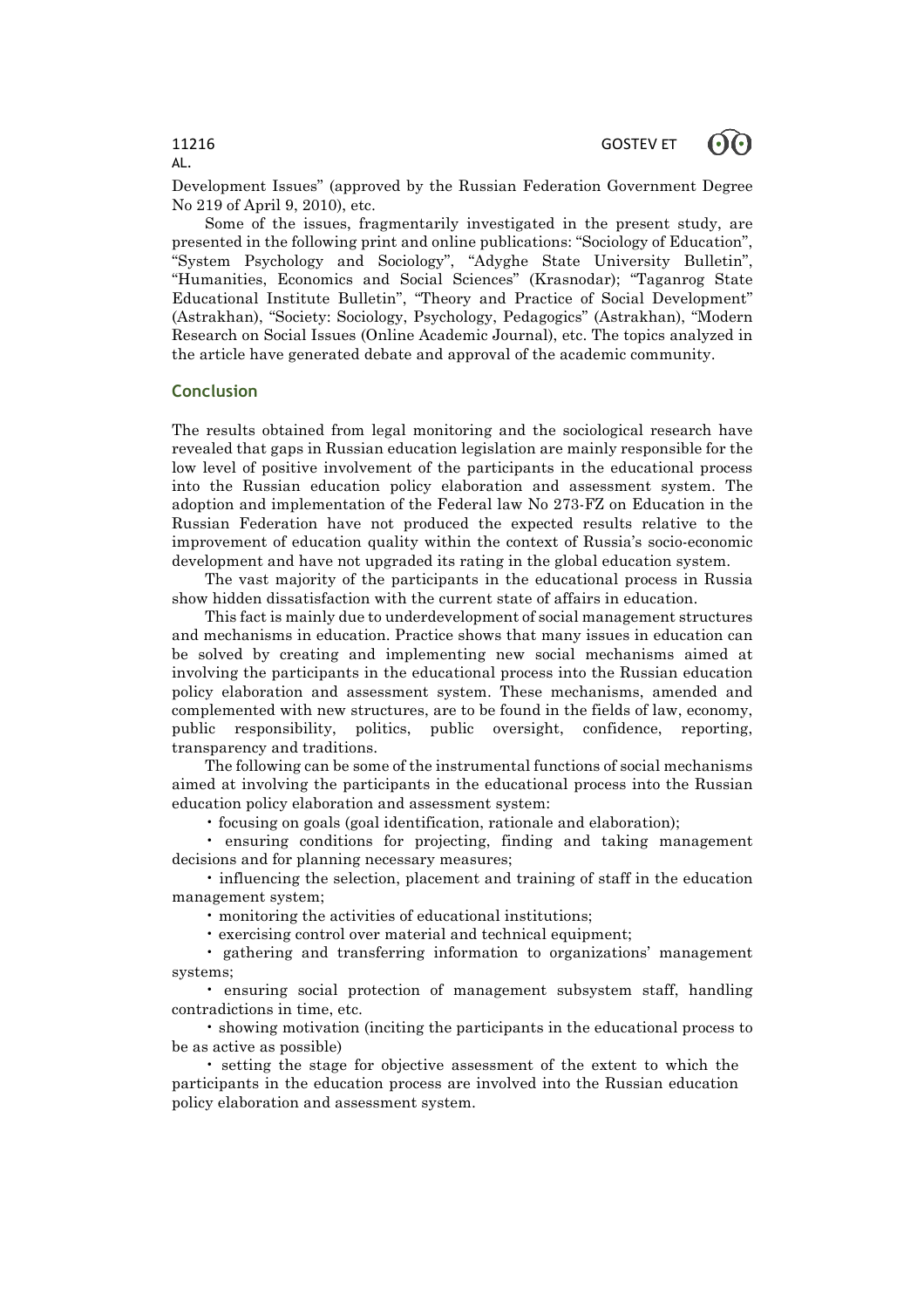## **Acknowledgements**

This article is based on the research study entitled "The Analysis of Law Enforcement in Relation to Education Legislation in 2016" and carried out by SRI FRCEC as part of the state assignment in the fields of scientific endeavor (assignment No 29.198.2016/Ministry of the Education and Science of the Russian Federation).

## **References**

All-Russian Society of the Disabled. Access mode: http://www.voi.ru/.

- Anisimov P. F. et. al. 2000. Istoriya srednego professionnalnogo obrazovaniya v Rossii [History of Secondary Vocational Education in Russia]. Мoscow: NMTS SPO, pp. 432.
- Benevolensky, S. B. and Marchenko, A. L. 2009. Ispolzovanie virtualnykh trenazherov v protsesse izucheniya elektrotekhnicheskikh distsiplin. [Using Virtual Training Devices in the Study of Electrical Engineering]. Pedagogicheskiy Informatika, 3: 24-30.
- Bakhanova, Y. V. 2013. Formy i metody obshchestvennogo kontrolya sotsialno-trudovoy adaptatsii osuzhdennykh [Forms and Methods of Public Oversight of Social and Professional Orientation of the Convicts]. Scientific dialogue, 3: 151-162.
- Bokareva, V. B. 2012. Sotsialnoe upravlenie vneshney i vnutrenney sredoy predpriyatiya malogo biznesa v Rossii [Social Management of External and Internal Realities in Small Business in Russia]. Proceedings of the Ural State University. Series 3: Social Sciences. – Yekaterinburg, 1 (100): 112-120.

Constitution of the Russian Federation. 1994. Мoscow: Yuniti, pp. 63

- Decree of the President of Russia No 597 of May 7, 2012 on the Implementation of National Social Policy. Rossiyskaya gazeta, May 10, 2012.
- Decree of the President of Russia No 599 of May 7, 2012 on the Implementation of National Education and Science Policy. Rossiyskaya gazeta, May 10, 2012.
- Decree of the President of Russia No 601 of May 2012 on the Main Areas of Improvement in the State Administration. Rossiyskaya gazeta, May 10, 2012.
- Demckenko, T. S. 2015. Sistema trudoustroystva naseleniya: sotsiologicheskiy aspect [Employment System: A Sociological Aspect]. Sociology of Education, 2: 9-23.
- Demchenko, T. S. 2013. Upravleniye informatsionno-psykhologicheskoy zashchitoy sotsialnoy organizatsii: monografiya [Controlling Psychological and Information Security of Social Organizations: a Monography]. Moscow: Publishing House of the SSU, pp. 252.
- Demchenko, T. S. 2012. Faktory aktivizatsii gosudarstvennogo kontrolya vysshego obrazovaniya [Activation of State Control Over Higher Education]. Sociology of Education, 11: 23-29.
- Gostev, A. N. 2016. Obschestvennye mekhanizmy vovlecheniya naseleniya v sistemu razrabotki obrazovatelnoy politiki Rossiyskoy Federatsii [Social Mechanisms Aimed at Involving the Population into the Russian Education Policy Elaboration System]. Sociology of Education, 8: 80-101.
- Gostev, A. N. 2011. Grazhdanskoye obshtchestvo: kontrol nad deyatelnostyu gosudarstva [Civil Society: Oversight of Government Action]. Monograph. The Moscow: Publishing House of the SSU, pp. 193.
- Gostev, A. N. 2014. Institut vysshego obrazovaniya v sisteme obshchestvennogo kontrolya Federalnoy sistemy ispolneniya nakazaniy [Public Oversight of Higher Education Institutions in the State Corrections System]. Sociology of Education, 10: 4 - 22.
- Gostev, A. N. 2015. Obshchestvenny kontrol proizvodstvennykh kompaniy [Public Oversight of Business Companies]. Bulletin of the Adygeya State University. A series of "Regional Studies: philosophy. History, sociology, political science, cultural studies", 3: 108-116.
- Gostev, A. N. 2015. Sotsialnoye upravleniye obshchestvennymi obyedineniyami invalidov vsledstvii boyevykh deystviy i voennoy travmy: monografiya [Social Management of Non-Governmental Organizations for the Support of People Disabled as a Result of War Injuries: Monography. Moscow: Publishing House of the SSU, pp. 45.
- Leskov, N. S. 2012. Cadet Monastery: A Short Novel and Stories. Мoscow: Children's literature, pp. 200.